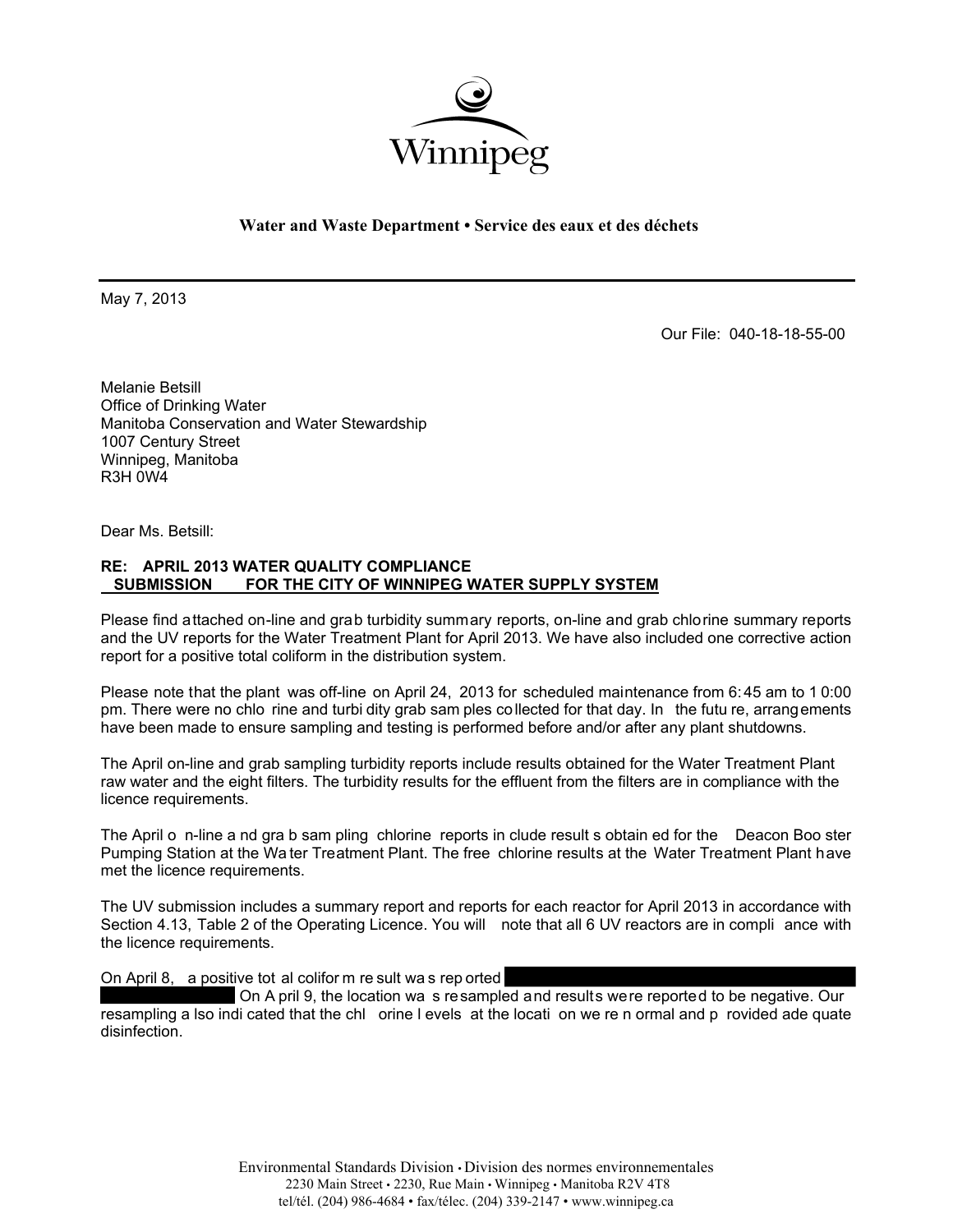Please let me know of any concerns or questions respecting this submission. I may be reached at the below address, by telephone at 204-986-4807 or by e-mail at kkjartanson@winnipeg.ca.

Thanks for your ongoing cooperation and understanding in this matter.

Yours sincerely,

*Original signed by:* 

K.J.T. Kjartanson, P.Eng. Manager of Environmental Standards

KJTK:rg **Attachments** 

c: Dr. L. Richards, Winnipeg Regional Health Authority Dr. S. Roberecki, Manitoba Health D.P. Sacher, P.Eng (e-mail G. Patton, P.Eng. T. Josephson, P.Eng (e-mail) A.J. Weremy, P.Eng S. Fletcher (e-mail)

N:\Compliance Reporting\Submittal Letters\2013\ODW- Letters\Betsill Water April 2013.doc

-2-

Embrace the spirit . Vivez l'esprit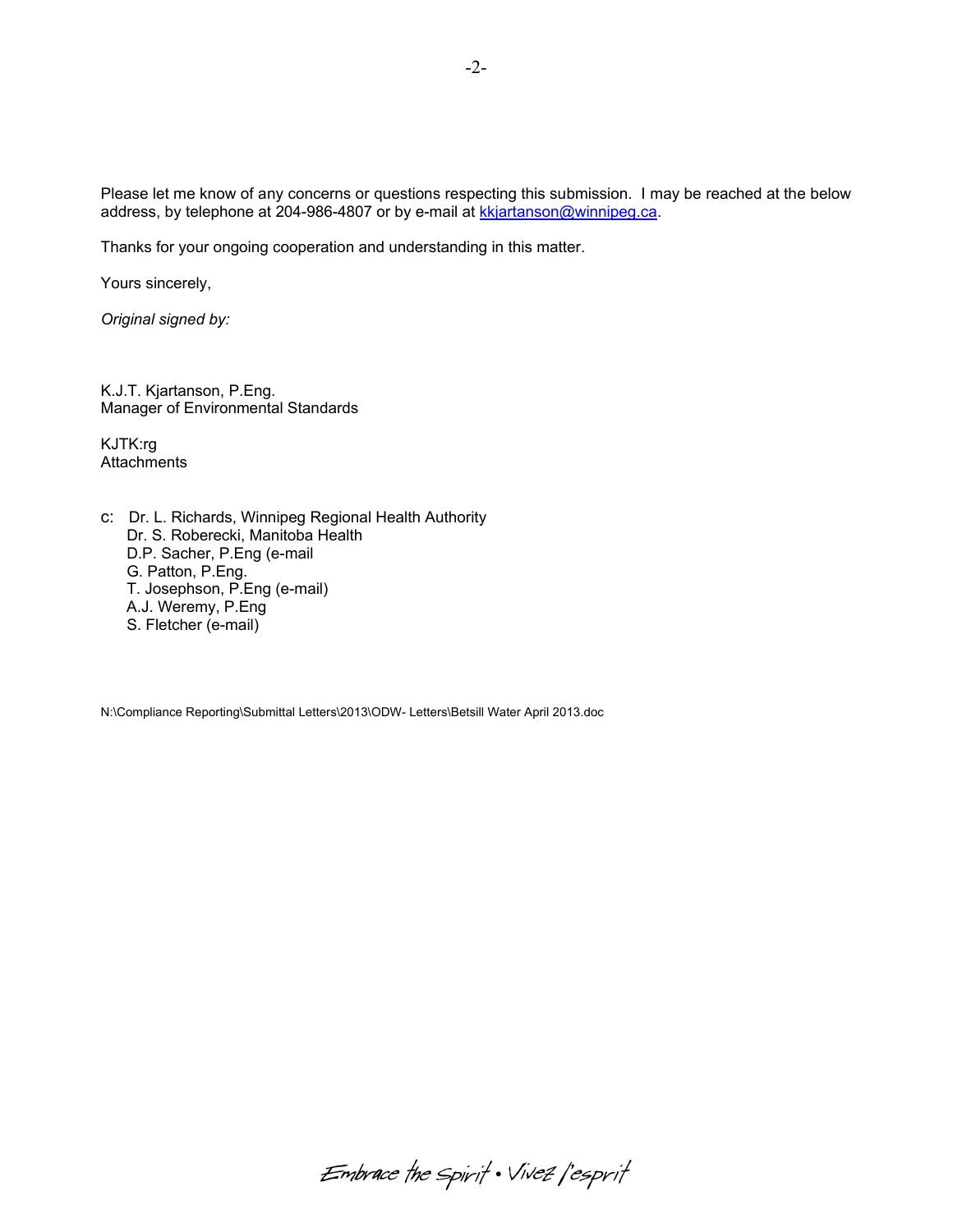

### CITY OF WINNIPEG<br>WATER AND WASTE DEPAR<br>ENVIRONMENTAL STANDARDS WATER AND WASTE DEPARTMENT ENVIRONMENTAL STANDARDS DIVISION

| WATER TREATMENT PLANT CHLORINE GRAB MONITORING REPORT    |                                                          |                                 |                                |                                 |
|----------------------------------------------------------|----------------------------------------------------------|---------------------------------|--------------------------------|---------------------------------|
| Water System Code: 252.00                                | <b>Deacon Booster Pumping</b><br><b>Station Branch 1</b> |                                 | <b>Deacon Booster Pumping</b>  | <b>Station Branch 2</b>         |
| Licence No. PWS-09-412 A                                 |                                                          |                                 |                                |                                 |
| <b>Date</b>                                              | <b>Free Chlorine</b><br>(mg/L)                           | <b>Total Chlorine</b><br>(mg/L) | <b>Free Chlorine</b><br>(mg/L) | <b>Total Chlorine</b><br>(mg/L) |
| 01-Apr-2013                                              | <b>NS</b>                                                | <b>NS</b>                       | <b>NS</b>                      | <b>NS</b>                       |
| 02-Apr-2013                                              | 1.26                                                     | 1.46                            | 1.27                           | 1.43                            |
| 03-Apr-2013                                              | 1.33                                                     | 1.41                            | 1.28                           | 1.48                            |
| 04-Apr-2013                                              | 1.24                                                     | 1.39                            | 1.18                           | 1.35                            |
| 05-Apr-2013                                              | 1.27                                                     | 1.44                            | 1.19                           | 1.35                            |
| 06-Apr-2013                                              | <b>NS</b>                                                | <b>NS</b>                       | <b>NS</b>                      | NS                              |
| 07-Apr-2013                                              | <b>NS</b>                                                | <b>NS</b>                       | <b>NS</b>                      | <b>NS</b>                       |
| 08-Apr-2013                                              | 1.00                                                     | 1.19                            | 0.95                           | 1.15                            |
| 09-Apr-2013                                              | 1.05                                                     | 1.23                            | 1.09                           | 1.24                            |
| 10-Apr-2013                                              | 1.01                                                     | 1.22                            | 1.05                           | 1.17                            |
| 11-Apr-2013                                              | 0.95                                                     | 1.13                            | 0.99                           | 1.13                            |
| 12-Apr-2013                                              | 1.03                                                     | 1.15                            | 1.12                           | 1.15                            |
| 13-Apr-2013                                              | <b>NS</b>                                                | <b>NS</b>                       | <b>NS</b>                      | <b>NS</b>                       |
| 14-Apr-2013                                              | <b>NS</b>                                                | NS                              | <b>NS</b>                      | <b>NS</b>                       |
| 15-Apr-2013                                              | 0.95                                                     | 1.09                            | 1.00                           | 1.11                            |
| 16-Apr-2013                                              | 1.18                                                     | 1.26                            | 1.02                           | 1.11                            |
| 17-Apr-2013                                              | 0.98                                                     | 1.16                            | 1.00                           | 1.20                            |
| 18-Apr-2013                                              | 0.90                                                     | 1.08                            | 0.98                           | 1.18                            |
| 19-Apr-2013                                              | 1.16                                                     | 1.34                            | 1.15                           | 1.37                            |
| 20-Apr-2013                                              | <b>NS</b>                                                | <b>NS</b>                       | <b>NS</b>                      | <b>NS</b>                       |
| 21-Apr-2013                                              | <b>NS</b>                                                | <b>NS</b>                       | <b>NS</b>                      | <b>NS</b>                       |
| 22-Apr-2013                                              | 0.99                                                     | 1.20                            | 0.93                           | 1.19                            |
| 23-Apr-2013                                              | 1.07                                                     | 1.22                            | 1.03                           | 1.20                            |
| 24-Apr-2013                                              | OL                                                       | OL                              | OL                             | OL                              |
| 25-Apr-2013                                              | 1.04                                                     | 1.25                            | 1.04                           | 1.17                            |
| 26-Apr-2013                                              | 0.97                                                     | 1.08                            | 0.98                           | 1.13                            |
| 27-Apr-2013                                              | <b>NS</b>                                                | <b>NS</b>                       | <b>NS</b>                      | <b>NS</b>                       |
| 28-Apr-2013                                              | <b>NS</b>                                                | NS                              | <b>NS</b>                      | <b>NS</b>                       |
| 29-Apr-2013                                              | 1.08                                                     | 1.26                            | 1.05                           | 1.23                            |
| 30-Apr-2013                                              | 0.97                                                     | 1.20                            | 0.98                           | 1.15                            |
| Total number of measurements taken, A:                   | 20                                                       |                                 | 20                             |                                 |
| <b>Chlorine Standard for Monitoring Location (mg/L):</b> | 0.50                                                     |                                 | 0.50                           |                                 |
| Number of measurements meeting standard, B:              | 20                                                       |                                 | 20                             |                                 |
| Compliance with Chlorine Standard, C= B/A X 100%:        | 100%                                                     |                                 | 100%                           |                                 |

NS: No Sample NA: Not Analyzed OL: Off-Line

### **Comments: Report Compiled By: Report Compiled By: Report Compiled By: Report Compiled By:**

On April 24, 2013, the plant was off-line due to a scheduled plant shut down from 6:45 am to 10:00 pm.

| <b>Report Compiled By:</b> | H. Demchenko      |  |
|----------------------------|-------------------|--|
|                            |                   |  |
| Approved in LIMS By:       | <b>S.Fletcher</b> |  |

**6-May-13**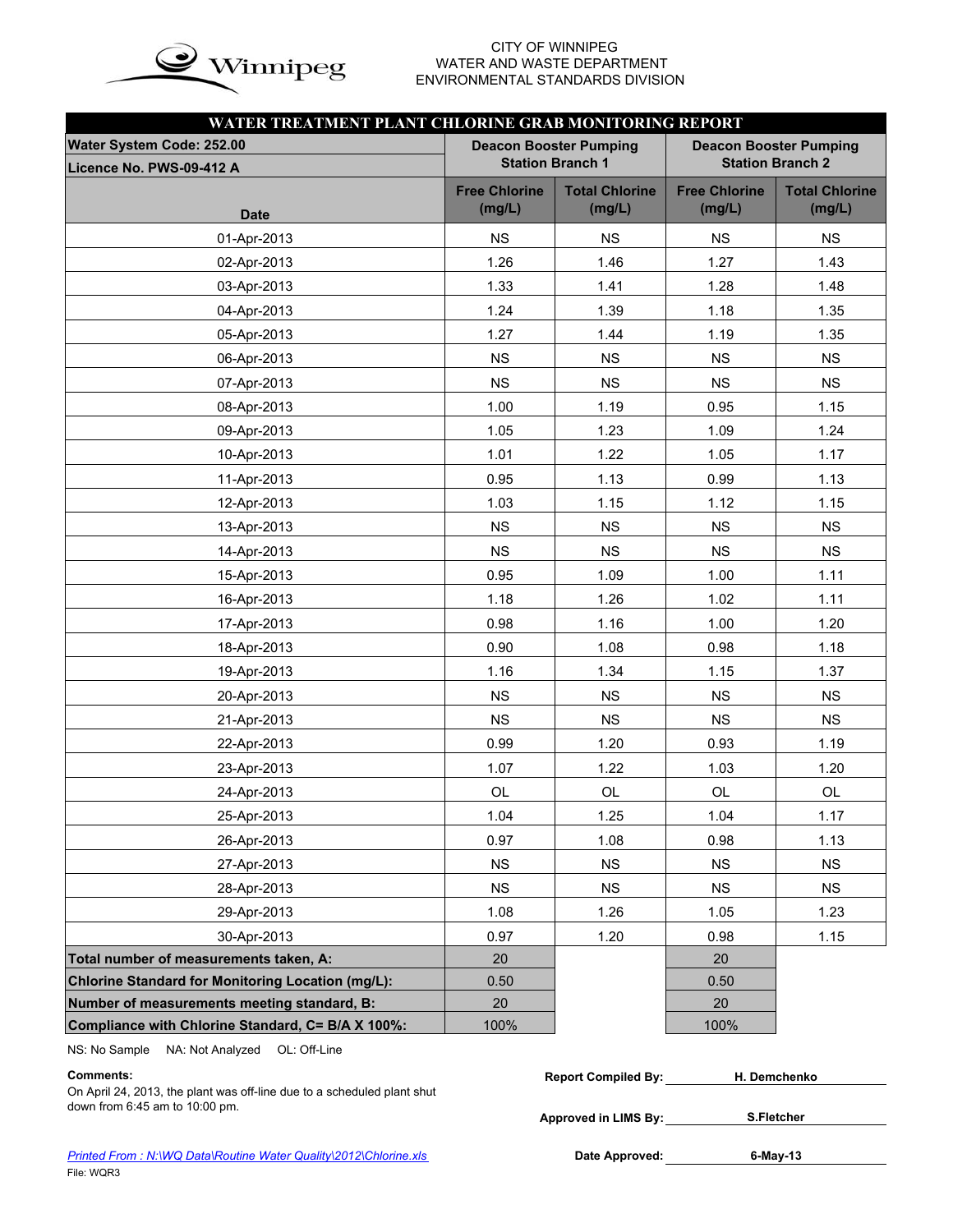

## **City of Winnipeg**

Water and Waste Department

Water Services Division

## WATER TREATMENT PLANT FREE CHLORINE ON-LINE MONITORING REPORT Deacon Booster Pumping Station

| Water System Code:     |  |
|------------------------|--|
| Licence Number:        |  |
| <b>Report Created:</b> |  |

Water System Code: **252.00** Licence Number: **PWS-09-412 A**

01 May 2013 **Report Period: April 2013** 

|                                             |            |         | <b>BRANCH1</b><br>[mg/L] | <b>BRANCH2</b><br>[mg/L] |         |
|---------------------------------------------|------------|---------|--------------------------|--------------------------|---------|
|                                             | Date       | Average | Minimum                  | Average                  | Minimum |
|                                             | 1/04/2013  | 1.17    | 1.11                     | 1.12                     | 1.08    |
|                                             | 2/04/2013  | 1.16    | 1.02                     | 1.16                     | 1.03    |
|                                             | 3/04/2013  | 2.04    | 1.01                     | 2.05                     | 1.05    |
|                                             | 4/04/2013  | 1.50    | 0.94                     | 1.43                     | 0.91    |
|                                             | 5/04/2013  | 1.06    | 0.99                     | 0.96                     | 0.93    |
|                                             | 6/04/2013  | 0.98    | 0.91                     | 0.91                     | 0.85    |
|                                             | 7/04/2013  | 0.97    | 0.87                     | 0.87                     | 0.79    |
|                                             | 8/04/2013  | 0.99    | 0.95                     | 0.99                     | 0.88    |
|                                             | 9/04/2013  | 1.02    | 0.92                     | 1.01                     | 0.99    |
|                                             | 10/04/2013 | 1.04    | 0.98                     | 0.99                     | 0.96    |
|                                             | 11/04/2013 | 0.96    | 0.90                     | 0.97                     | 0.91    |
|                                             | 12/04/2013 | 0.91    | 0.86                     | 0.95                     | 0.92    |
|                                             | 13/04/2013 | 1.01    | 0.95                     | 0.94                     | 0.90    |
|                                             | 14/04/2013 | 0.91    | 0.86                     | 0.96                     | 0.92    |
|                                             | 15/04/2013 | 1.04    | 0.88                     | 1.10                     | 0.98    |
|                                             | 16/04/2013 | 1.00    | 0.87                     | 1.00                     | 0.94    |
|                                             | 17/04/2013 | 0.94    | 0.81                     | 1.03                     | 0.94    |
|                                             | 18/04/2013 | 0.86    | 0.81                     | 1.03                     | 0.96    |
|                                             | 19/04/2013 | 0.95    | 0.86                     | 1.11                     | 1.02    |
|                                             | 20/04/2013 | 0.97    | 0.92                     | 1.08                     | 1.03    |
|                                             | 21/04/2013 | 0.98    | 0.84                     | 1.06                     | 0.82    |
|                                             | 22/04/2013 | 1.00    | 0.80                     | 1.01                     | 0.87    |
|                                             | 23/04/2013 | 1.13    | 1.05                     | 1.00                     | 0.89    |
|                                             | 24/04/2013 | 0.95    | 0.83                     | 0.93                     | 0.85    |
|                                             | 25/04/2013 | 1.11    | 0.95                     | 0.99                     | 0.89    |
|                                             | 26/04/2013 | 0.99    | 0.92                     | 0.95                     | 0.88    |
|                                             | 27/04/2013 | 1.04    | 1.01                     | 1.02                     | 0.99    |
|                                             | 28/04/2013 | 1.02    | 0.99                     | 1.00                     | 0.97    |
|                                             | 29/04/2013 | 1.05    | 0.99                     | 1.01                     | 0.96    |
|                                             | 30/04/2013 | 1.00    | 0.94                     | 1.00                     | 0.82    |
| Total Number of Measurements, A:            |            |         | 20725                    |                          | 20676   |
| Minimum Free Chlorine Standard:             |            |         | 0.50                     |                          | 0.50    |
| Number of Measurements Meeting Standard, B: |            |         | 20725                    |                          | 20676   |
| COMPLIANCE, $C = B/A \times 100\%$ :        |            |         | 100                      |                          | 100     |

File Path: N:\Water Treatment Branch\Administration\Reports\Regulatory Submissions\Chlorine\2013\04-April

Submitted By (Print): D.Merredew

Signature: Original signed by D.Merredew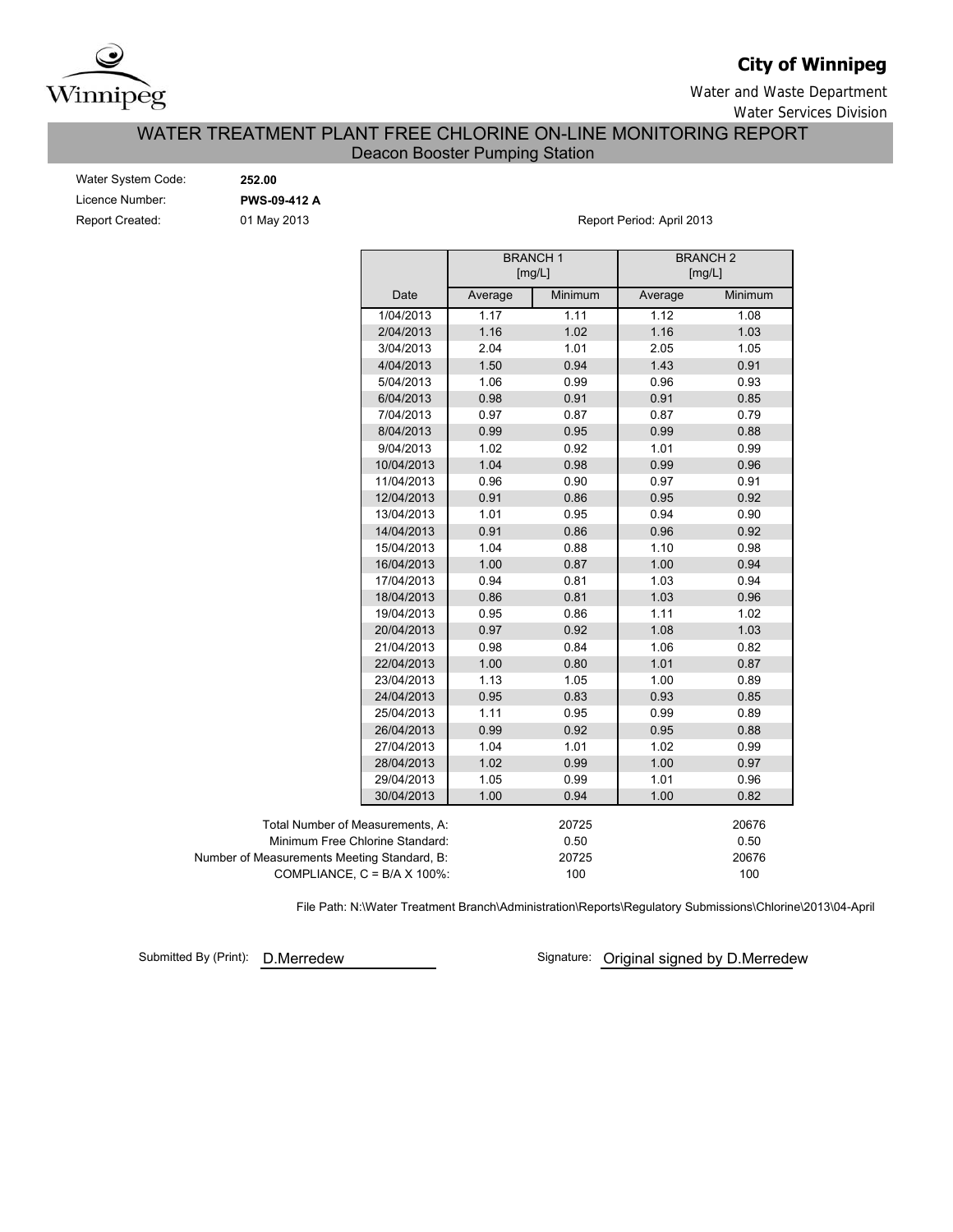

### CITY OF WINNIPEG WATER AND WASTE DEPARTMENT ENVIRONMENTAL STANDARDS DIVISION

## **WATER TREATMENT PLANT TURBIDITY GRAB MONITORING REPORT**

| Water System Code: 252.00                                |                                                                      |           |                     |                     |                        |           |                     |                     |           |  |  |  |  |
|----------------------------------------------------------|----------------------------------------------------------------------|-----------|---------------------|---------------------|------------------------|-----------|---------------------|---------------------|-----------|--|--|--|--|
| Licence No. PWS-09-412RR                                 |                                                                      |           |                     |                     | <b>Turbidity (NTU)</b> |           |                     |                     |           |  |  |  |  |
| <b>Date</b>                                              | <b>Raw Water</b>                                                     | Filter 1  | Filter <sub>2</sub> | Filter <sub>3</sub> | Filter 4               | Filter 5  | Filter <sub>6</sub> | Filter <sub>7</sub> | Filter 8  |  |  |  |  |
| 01-Apr-2013                                              | <b>NS</b>                                                            | <b>NS</b> | 0.25                | 0.20                | NS                     | <b>NS</b> | 0.28                | 0.28                | <b>NS</b> |  |  |  |  |
| 02-Apr-2013                                              | 0.29                                                                 | 0.12      | 0.13                | 0.10                | 0.10                   | 0.10      | 0.10                | 0.12                | OL        |  |  |  |  |
| 03-Apr-2013                                              | 0.29                                                                 | 0.08      | 0.10                | 0.07                | 0.13                   | 0.15      | 0.10                | 0.09                | 0.07      |  |  |  |  |
| 04-Apr-2013                                              | 0.25                                                                 | 0.12      | 0.06                | 0.10                | 0.11                   | OL        | 0.10                | 0.08                | 0.09      |  |  |  |  |
| 05-Apr-2013                                              | 0.28                                                                 | 0.10      | 0.06                | 0.06                | 0.06                   | 0.10      | 0.10                | 0.16                | 0.06      |  |  |  |  |
| 06-Apr-2013                                              | <b>NS</b>                                                            | 0.29      | 0.22                | 0.27                | 0.29                   | 0.27      | 0.24                | 0.17                | 0.11      |  |  |  |  |
| 07-Apr-2013                                              | <b>NS</b>                                                            | <b>NS</b> | 0.24                | 0.29                | 0.28                   | <b>NS</b> | 0.08                | 0.09                | 0.28      |  |  |  |  |
| 08-Apr-2013                                              | 0.29                                                                 | 0.09      | 0.10                | 0.14                | 0.09                   | 0.08      | 0.09                | 0.07                | 0.09      |  |  |  |  |
| 09-Apr-2013                                              | 0.30                                                                 | 0.10      | 0.06                | 0.09                | 0.07                   | 0.06      | 0.11                | 0.06                | 0.06      |  |  |  |  |
| 10-Apr-2013                                              | 0.28                                                                 | 0.06      | 0.16                | 0.08                | 0.08                   | 0.16      | 0.06                | 0.08                | 0.08      |  |  |  |  |
| 11-Apr-2013                                              | 0.25                                                                 | 0.11      | 0.09                | 0.07                | 0.07                   | 0.06      | 0.09                | 0.09                | 0.07      |  |  |  |  |
| 12-Apr-2013                                              | 0.25                                                                 | 0.05      | 0.07                | 0.07                | 0.06                   | < 0.05    | 0.06                | 0.15                | < 0.05    |  |  |  |  |
| 13-Apr-2013                                              | <b>NS</b>                                                            | 0.07      | <b>NS</b>           | 0.10                | NS                     | <b>NS</b> | <b>NS</b>           | NS                  | 0.09      |  |  |  |  |
| 14-Apr-2013                                              | <b>NS</b>                                                            | 0.10      | <b>NS</b>           | <b>NS</b>           | NS                     | 0.09      | <b>NS</b>           | 0.09                | <b>NS</b> |  |  |  |  |
| 15-Apr-2013                                              | 0.29                                                                 | 0.10      | 0.15                | 0.09                | 0.10                   | 0.07      | 0.06                | 0.07                | 0.08      |  |  |  |  |
| 16-Apr-2013                                              | 0.30                                                                 | 0.08      | 0.09                | 0.07                | 0.07                   | 0.10      | 0.10                | 0.09                | 0.09      |  |  |  |  |
| 17-Apr-2013                                              | 0.30                                                                 | 0.08      | 0.09                | 0.08                | 0.09                   | 0.06      | 0.06                | 0.06                | 0.07      |  |  |  |  |
| 18-Apr-2013                                              | 0.29                                                                 | 0.06      | 0.10                | 0.06                | 0.07                   | 0.12      | 0.06                | 0.09                | 0.07      |  |  |  |  |
| 19-Apr-2013                                              | 0.28                                                                 | 0.06      | < 0.05              | 0.07                | 0.08                   | 0.08      | 0.10                | < 0.05              | 0.07      |  |  |  |  |
| 20-Apr-2013                                              | <b>NS</b>                                                            | <b>NS</b> | <b>NS</b>           | <b>NS</b>           | NS                     | <b>NS</b> | <b>NS</b>           | NS                  | <b>NS</b> |  |  |  |  |
| 21-Apr-2013                                              | <b>NS</b>                                                            | <b>NS</b> | <b>NS</b>           | <b>NS</b>           | NS                     | <b>NS</b> | <b>NS</b>           | NS                  | <b>NS</b> |  |  |  |  |
| 22-Apr-2013                                              | 0.49                                                                 | 0.12      | 0.06                | 0.17                | 0.11                   | 0.09      | 0.15                | 0.15                | 0.07      |  |  |  |  |
| 23-Apr-2013                                              | 0.31                                                                 | 0.12      | 0.08                | 0.07                | 0.08                   | 0.08      | 0.06                | 0.08                | 0.07      |  |  |  |  |
| 24-Apr-2013                                              | OL                                                                   | OL        | OL                  | OL                  | OL                     | OL        | OL                  | OL                  | OL        |  |  |  |  |
| 25-Apr-2013                                              | 0.37                                                                 | 0.14      | 0.08                | 0.13                | 0.14                   | 0.09      | 0.09                | 0.10                | 0.08      |  |  |  |  |
| 26-Apr-2013                                              | 0.41                                                                 | 0.05      | 0.10                | 0.07                | 0.05                   | 0.06      | 0.07                | 0.06                | 0.05      |  |  |  |  |
| 27-Apr-2013                                              | <b>NS</b>                                                            | <b>NS</b> | <b>NS</b>           | <b>NS</b>           | NS                     | <b>NS</b> | <b>NS</b>           | NS                  | <b>NS</b> |  |  |  |  |
| 28-Apr-2013                                              | NS                                                                   | NS        | NS                  | NS                  | NS                     | NS        | NS                  | NS                  | NS        |  |  |  |  |
| 29-Apr-2013                                              | 0.34                                                                 | 0.07      | 0.09                | 0.11                | 0.07                   | 0.06      | 0.11                | 0.09                | 0.07      |  |  |  |  |
| 30-Apr-2013                                              | 0.45<br>0.12<br>0.07<br>0.10<br>0.06<br>0.05<br>0.09<br>0.12<br>0.11 |           |                     |                     |                        |           |                     |                     |           |  |  |  |  |
| Total number of measurements taken, A:                   |                                                                      | 23        | 22                  | 24                  | 22                     | 20        | 23                  | 23                  | 21        |  |  |  |  |
| <b>Turbidity Standard for Monitoring Location (NTU):</b> |                                                                      | 0.30      | 0.30                | 0.30                | 0.30                   | 0.30      | 0.30                | 0.30                | 0.30      |  |  |  |  |
| Number of measurements meeting standard, B:              | 22<br>23<br>24<br>22<br>20<br>23<br>23<br>21                         |           |                     |                     |                        |           |                     |                     |           |  |  |  |  |
| Compliance with Turbidity Standard, C= B/A X 100%:       |                                                                      | 100%      | 100%                | 100%                | 100%                   | 100%      | 100%                | 100%                | 100%      |  |  |  |  |

NS: No Sample NA: Not Analyzed OL: Off-Line

On April 24, 2013, the plant was off-line due to a scheduled plant shut down from 6:45 am to 10:00 pm.

| Comments: |  |  | <b>Report Compiled By:</b> | H. Demchenko |
|-----------|--|--|----------------------------|--------------|
|           |  |  |                            |              |

**Approved in LIMS By: S.Fletcher**

Printed From : N:\WQ Data\Routine Water Quality\2012\Turbidity.xls File: WQR3

Date Approved: 6-May-13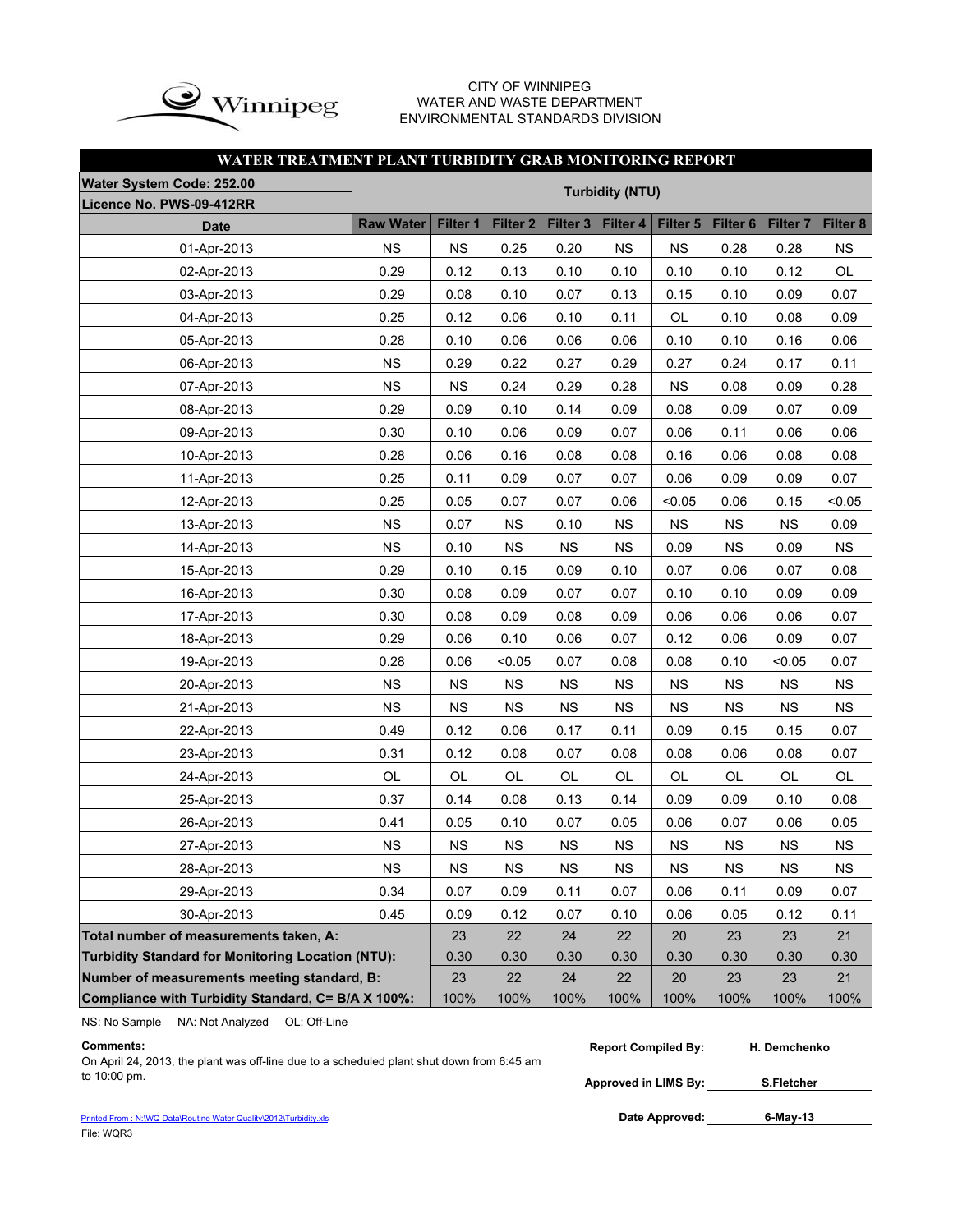

## **CITY OF WINNIPEG**

**252.00** Water System Code: 252.00 Licence Number: **PWS-09-412 A**

### WATER AND WASTE DEPARTMENTWATER SERVICES DIVISION

WATER TREATMENT PLANT TURBIDITY ON-LINE MONITORING REPORT

|                                                     |                                                   | April 2013 Turbidity (NTU) |      |           |      |           |      |           |      |           |       |           |      |           |       |           |      |           |  |
|-----------------------------------------------------|---------------------------------------------------|----------------------------|------|-----------|------|-----------|------|-----------|------|-----------|-------|-----------|------|-----------|-------|-----------|------|-----------|--|
|                                                     |                                                   | Raw                        |      | Filter #1 |      | Filter #2 |      | Filter #3 |      | Filter #4 |       | Filter #5 |      | Filter #6 |       | Filter #7 |      | Filter #8 |  |
|                                                     | <b>Date</b>                                       | Avg                        | Avg  | Max       | Avg  | Max       | Avg  | Max       | Avg  | Max       | Avg   | Max       | Avg  | Max       | Avg   | Max       |      | Avg Max   |  |
|                                                     | 1/04/2013                                         | 0.27                       | 0.04 | 0.07      | 0.01 | 0.04      | 0.04 | 0.11      | 0.05 | 007       | 0.04  | 0.06      | 0.02 | 0.07      | 0.04  | 0.10      | 0.02 | 0.05      |  |
|                                                     | 2/04/2013                                         | 0.26                       | 0.06 | 0.11      | 0.01 | 0.03      | 0.03 | 0.07      | 0.03 | 0.12      | 0.03  | 0.10      | 0.01 | 0.04      | 0.07  | 0.09      | 0.01 | 0.04      |  |
|                                                     | 3/04/2013                                         | 0.26                       | 0.04 | 0.09      | 0.00 | 0.02      | 0.04 | 0.05      | 0.03 | 007       | 0.02  | 0.05      | 0.02 | 0.04      | 0.04  | 0.10      | 0.01 | 0.01      |  |
|                                                     | 4/04/2013                                         | 0.25                       | 0.05 | 0.06      | 0.00 | 0.03      | 0.03 | 007       | 0.04 | 0.07      | 0.00  | 0.00      | 0.01 | 0.05      | 0.05  | 0.07      | 0.01 | 0.04      |  |
|                                                     | 5/04/2013                                         | 0.25                       | 0.04 | 0.14      | 0.00 | 0.01      | 0.03 | 029       | 0.03 | 0.09      | 0.03  | 0.07      | 0.01 | 0.03      | 0.06  | 0.10      | 0.00 | 0.05      |  |
|                                                     | 6/04/2013                                         | 0.25                       | 0.03 | 0.08      | 0.00 | 0.03      | 0.04 | 008       | 0.02 | 0.04      | 0.02  | 0.06      | 0.01 | 0.03      | 0.04  | 0.13      | 0.01 | 0.01      |  |
|                                                     | 7/04/2013                                         | 0.25                       | 0.05 | 0.06      | 0.00 | 0.01      | 0.03 | 007       | 0.03 | 0.08      | 0.03  | 0.05      | 0.01 | 0.03      | 0.04  | 0.07      | 0.00 | 0.03      |  |
|                                                     | 8/04/2013                                         | 0.25                       | 0.03 | 0.07      | 0.00 | 0.00      | 0.02 | 004       | 0.02 | 0.06      | 0.03  | 0.07      | 0.01 | 0.02      | 0.05  | 0.10      | 0.00 | 0.03      |  |
|                                                     | 9/04/2013                                         | 0.25                       | 0.03 | 0.05      | 0.00 | 0.04      | 0.03 | 0.06      | 0.03 | 0.04      | 0.02  | 0.16      | 0.01 | 0.04      | 004   | 0.08      | 0.01 | 0.01      |  |
|                                                     | 10/04/2013                                        | 0.25                       | 0.05 | 0.07      | 0.00 | 0.02      | 0.02 | 0.08      | 0.03 | 0.05      | 0 0 3 | 0.05      | 0.01 | 0.03      | 0 0 5 | 0.06      | 0.00 | 0.03      |  |
|                                                     | 11/04/2013                                        | 0.25                       | 0.04 | 0.08      | 0.00 | 0.00      | 0.03 | 0.04      | 0.03 | 0.05      | 0 0 3 | 0.05      | 0.01 | 0.02      | 005   | 0.08      | 0.01 | 0.02      |  |
|                                                     | 12/04/2013                                        | 0.26                       | 0.04 | 0.06      | 0.00 | 0.01      | 0.04 | 0.06      | 0.03 | 0.04      | 0 0 3 | 0.07      | 0.01 | 0.03      | 0 0 4 | 0.09      | 0.01 | 0.01      |  |
|                                                     | 13/04/2013                                        | 0.26                       | 0.05 | 0.09      | 0.00 | 0.00      | 0.04 | 0.08      | 0.04 | 0.07      | 0 0 4 | 0.05      | 0.01 | 0.06      | 0 0 6 | 0.07      | 0.01 | 0.03      |  |
|                                                     | 14/04/2013                                        | 0.26                       | 0.05 | 0.09      | 0.00 | 0.02      | 0.04 | 0.05      | 0.03 | 0.06      | 0.04  | 0.07      | 0.02 | 0.03      | 0.05  | 0.09      | 0.01 | 0.01      |  |
|                                                     | 15/04/2013                                        | 0.27                       | 0.06 | 0.10      | 0.00 | 0.03      | 0.04 | 0.10      | 0.04 | 0.08      | 0.04  | 0.06      | 0.02 | 0.15      | 0.06  | 0.08      | 0.01 | 0.04      |  |
|                                                     | 16/04/2013                                        | 0.28                       | 0.05 | 0.10      | 0.00 | 0.01      | 0.04 | 0.05      | 0.03 | 0.08      | 0.04  | 0.08      | 0.02 | 0.03      | 0.05  | 0.09      | 0.00 | 0.01      |  |
|                                                     | 17/04/2013                                        | 0.28                       | 0.06 | 0.07      | 0.00 | 0.02      | 0.04 | 0.09      | 0.04 | 0.06      | 0.03  | 0.05      | 0.02 | 0.05      | 0.06  | 0.07      | 0.01 | 0.03      |  |
|                                                     | 18/04/2013                                        | 0.28                       | 0.05 | 0.10      | 0.00 | 0.01      | 0.04 | 0.05      | 0.04 | 0.07      | 0.04  | 0.08      | 0.02 | 0.03      | 0.05  | 0.10      | 0.01 | 0.04      |  |
|                                                     | 19/04/2013                                        | 0.30                       | 0.06 | 0.07      | 0.00 | 0.02      | 0.04 | 0.08      | 0.04 | 0.05      | 0.03  | 0.07      | 0.01 | 0.05      | 0.05  | 0.07      | 0.01 | 0.03      |  |
|                                                     | 20/04/2013                                        | 0.31                       | 0.05 | 0.08      | 0.00 | 0.01      | 0.03 | 0.09      | 0.03 | 0.06      | 0.04  | 0.05      | 0.01 | 0.02      | 0.06  | 0.09      | 0.01 | 0.03      |  |
|                                                     | 21/04/2013                                        | 0.31                       | 0.04 | 0.07      | 0.00 | 0.03      | 0.04 | 0.06      | 0.03 | 0.04      | 0.03  | 0.07      | 0.02 | 0.11      | 0.05  | 0.11      | 0.01 | 0.01      |  |
|                                                     | 22/04/2013                                        | 0.32                       | 0.06 | 0.11      | 0.00 | 0.02      | 0.06 | 0.18      | 0.03 | 0.07      | 0.04  | 0.14      | 0.01 | 0.12      | 0.06  | 0.08      | 0.01 | 0.08      |  |
|                                                     | 23/04/2013                                        | 0.33                       | 0.06 | 0.15      | 0.00 | 0.03      | 0.06 | 0.13      | 0.03 | 0.08      | 0.04  | 0.13      | 0.02 | 0.04      | 0.05  | 0.11      | 0.01 | 0.01      |  |
|                                                     | 24/04/2013                                        | 0.33                       | 0.05 | 0.06      | 0.01 | 0.06      | 0.05 | 0.18      | 0.03 | 0.19      | 0.03  | 0.10      | 0.01 | 0.06      | 0.04  | 0.12      | 0.01 | 0.10      |  |
|                                                     | 25/04/2013                                        | 0.34                       | 0.09 | 0.23      | 0.01 | 0.03      | 0.09 | 0.17      | 0.07 | 0.21      | 0.04  | 0.08      | 0.02 | 0.08      | 0.05  | 0.09      | 0.01 | 0.05      |  |
|                                                     | 26/04/2013                                        | 0.35                       | 0.10 | 0.17      | 0.01 | 0.02      | 0.04 | 0.07      | 0.03 | 0.04      | 0.05  | 0.08      | 0.01 | 0.04      | 0.05  | 0.08      | 0.01 | 0.02      |  |
|                                                     | 27/04/2013                                        | 0.37                       | 0.08 | 0.19      | 0.00 | 0.03      | 0.03 | 0.06      | 0.03 | 0.05      | 0.05  | 0.06      | 0.01 | 0.04      | 0.06  | 0.08      | 0.01 | 0.03      |  |
|                                                     | 28/04/2013                                        | 0.39                       | 0.01 | 0.04      | 0.02 | 0.04      | 0.04 | 0.07      | 0.03 | 0.06      | 0.06  | 0.10      | 0.02 | 0.03      | 0.06  | 0.10      | 0.01 | 0.05      |  |
|                                                     | 29/04/2013                                        | 0.40                       | 0.01 | 0.04      | 0.01 | 0.03      | 0.04 | 0.08      | 0.03 | 0.05      | 0.05  | 0.09      | 0.02 | 0.05      | 0.06  | 0.08      | 0.01 | 0.04      |  |
|                                                     | 30/04/2013                                        | 0.42                       | 0.01 | 0.02      | 0.01 | 0.02      | 0.03 | 0.07      | 0.03 | 0.05      | 0.06  | 0.07      | 0.01 | 0.02      | 0.06  | 0.09      | 0.01 | 0.03      |  |
|                                                     | Total Number of Measurements Taken, A:            |                            |      | 14712     |      | 12465     |      | 14747     |      | 11771     |       | 14790     |      | 15225     |       | 15426     |      | 15154     |  |
|                                                     | Turbidity Standard for Monitoring Location (NTU): |                            |      | 0.30      |      | 0.30      |      | 0.30      |      | 0.30      |       | 0.30      |      | 0.30      |       | 0.30      |      | 0.30      |  |
|                                                     | Number of Measurements Meeting Standard, B:       |                            |      | 14712     |      | 12465     |      | 14747     |      | 11771     |       | 14790     |      | 15225     |       | 15426     |      | 15154     |  |
| Compliance with Turbidity Standard, C = B/A X 100%: |                                                   |                            |      | 100.00%   |      | 100.00%   |      | 100.00%   |      | 100.00%   |       | 100.00%   |      | 100 00%   |       | 100.00%   |      | 100.00%   |  |

File Path: N:\Water Treatment Branch\Administration\Reports\Regulatory Submissions\Turbidity\2013\04-April

**Submitted By (Print): Signature:** D.Merredew

Signature: Original signed by D.Merredew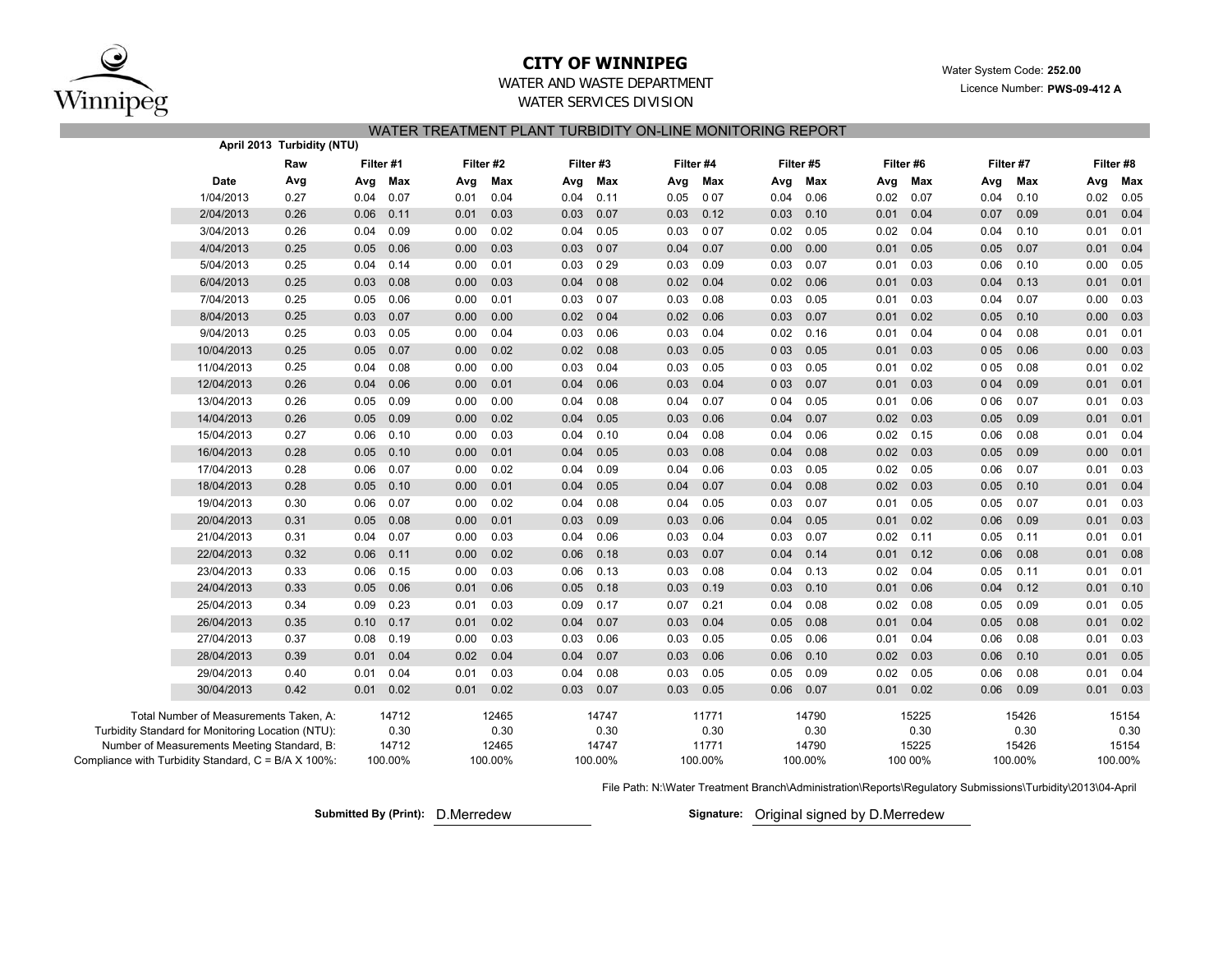

Water and Waste Department • Service des eaux et des déchets

Friday, May 3, 2013 **Our Incident/Report No: 02-2013**  LIMS Reference No: **35531**

Ms. Melanie Betsill Drinking Water Officer Manitoba Water Stewardship, Office of Drinking Water 1007 Century Street Winnipeg MB R3H 0W4

## **RE: CORRECTIVE ACTION REPORT**

| <b>WATER SYSTEM</b>                       | Winnipeg Public Water System                                         |
|-------------------------------------------|----------------------------------------------------------------------|
| <b>WATER SYSTEM CODE</b>                  | 252.00                                                               |
| <b>LOCATION OF NON-COMPLIANT INCIDENT</b> | <b>Winnipeg 3-Dist SW01</b>                                          |
| <b>OPERATOR IN CHARGE</b>                 | NA                                                                   |
| <b>INCIDENT REPORTED BY</b>               | Steve Fletcher, Supervisor of Analytical Services Branch             |
| <b>TYPE OF NON-COMPLIANT INCIDENT</b>     | 1. Low positive Total Coliform (<10 per100mL), 3 MR 41/2007          |
| <b>INCIDENT DATE</b>                      | April 08, 2013                                                       |
| <b>DESCRIPTION OF CORRECTIVE ACTIONS</b>  | AS SOON AS POSSIBLE: Resampled original location, also               |
|                                           | tested for turbidity, free/total chlorine, temperature and contacted |
|                                           | the ODW.                                                             |
| <b>TEST RESULTS</b>                       | See Attached                                                         |

NOTES/COMMENTS:

1. All microbiological tests performed by contract laboratory.

2. UP/DOWN STREAM testing performed when EC is >0 /100mL, TC is >10 /100mL or when resample/consecutive sample is positive for EC or TC or as directed by the Manager of Environmental Standards Division and/or the Office of Drinking Water

- 3. INITIAL chlorine, turbidity and temperature only tested at the required 39 sample locations.
- 4. NR-No Result due to laboratory/analyst error.

5. NA-Not Analyzed.

**EMERGENCY REPORTING IS REQUIRED WHERE A POTENTIAL HEALTH RISK IS INVOLVED. FOLLOW THE INSTRUCTIONS OF YOUR DRINKING WATER OFFICER ON SITUATIONS REQUIRING IMMEDIATE REPORTING**

## **DISTRIBUTION**

FORWARD THE ORIGINAL TO THE DRINKING WATER OFFICER WITH THE MONTHLY COMPLIANCE SUBMISSIONS.

**Contact the Drinking Water Officer for any comments, questions or concerns**

REFERENCE: ODW-RF-016

Embrace the spirit . Vivez l'esprit

Environmental Standards Division • Division des normes environnementales 2230 Main Street. • 2230, rue Main • Winnipeg • Manitoba R2V 4T8 fax/téléc. (204) 339-2147 • www.winnipeg.ca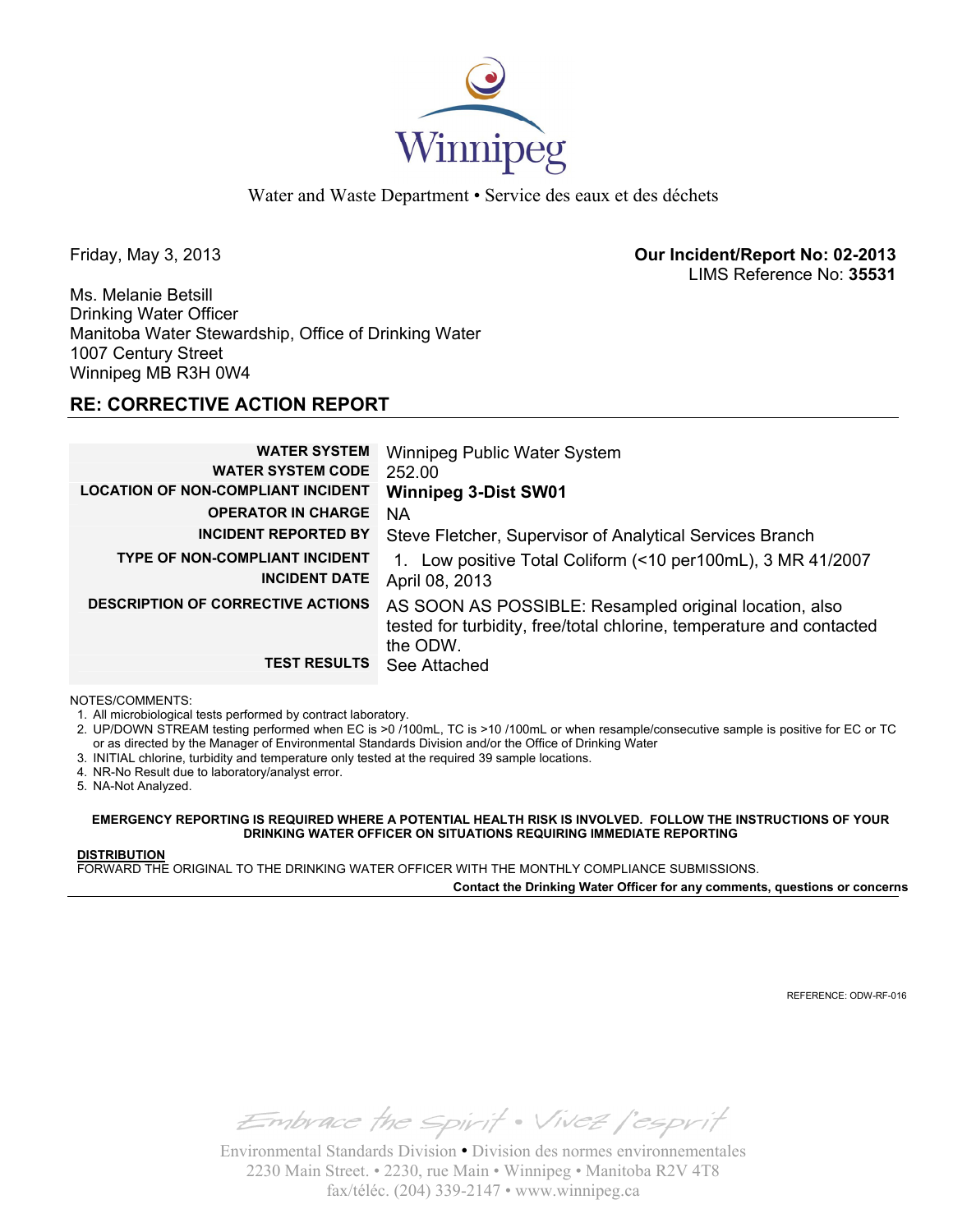|             | Sample | Date      | ColiEsch-QT               | ColiTotal-QT |        | Chlorine, Free   Chlorine, Total   Temperature   Turbidity |     |       |
|-------------|--------|-----------|---------------------------|--------------|--------|------------------------------------------------------------|-----|-------|
| SampleName  | Number | Sampled   | (MPNU/100mL) (MPNU/100mL) |              | (mq/L) | (mq/L)                                                     | (C) | (ntu) |
|             |        |           |                           |              |        |                                                            |     |       |
| SW01_       | 356168 | 08-Apr-13 |                           |              | 0.62   | 083                                                        | 6.8 | 0.17  |
|             |        |           |                           |              |        |                                                            |     |       |
| <b>SW01</b> | 356637 | 09-Apr-13 |                           |              | 0.87   | 1.05                                                       | 4.8 | 0 30  |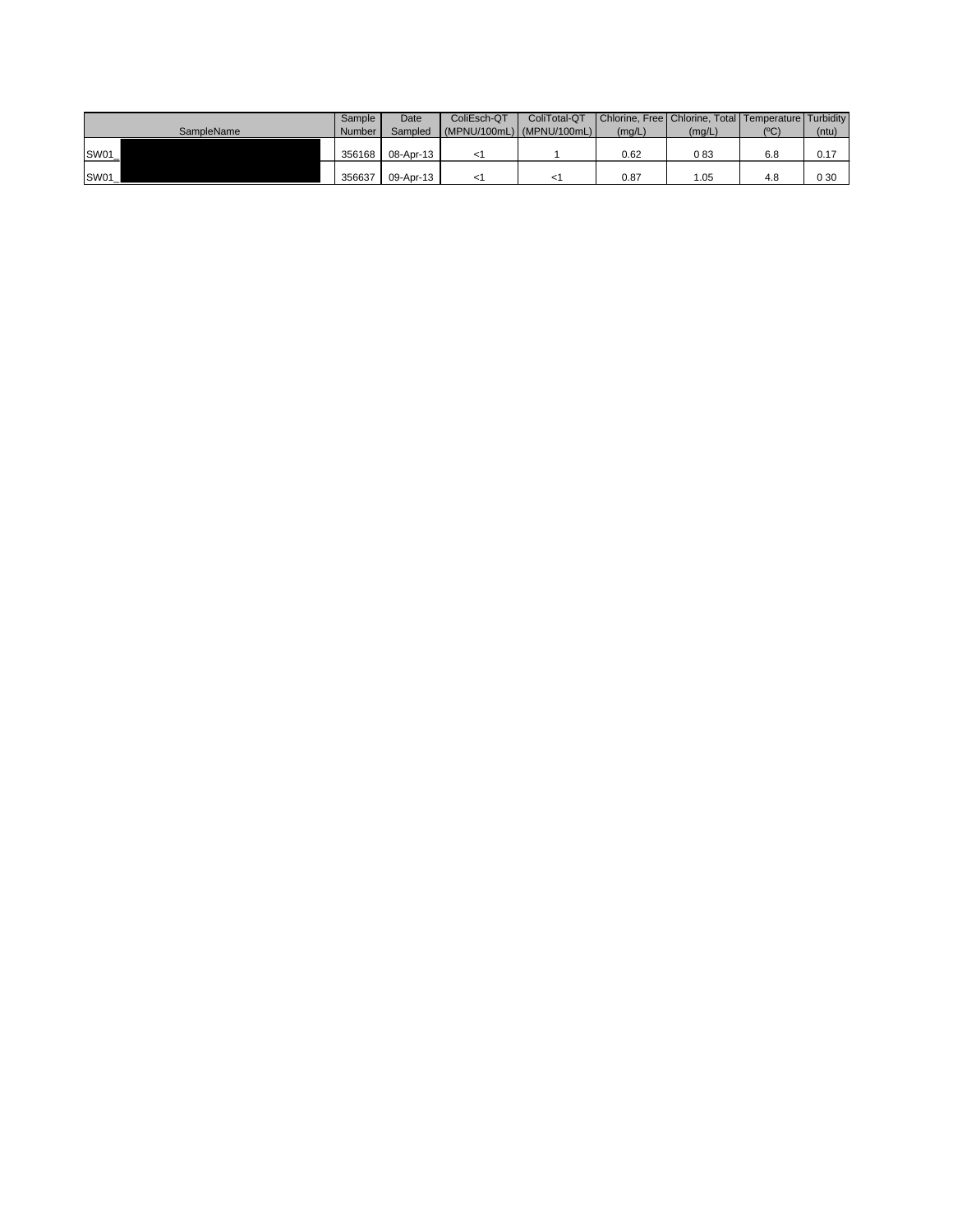

## **CITY OF WINNIPEG** WATER MATER WATER System Code: 252.00

WATER AND WASTE DEPARTMENT Licence Number: **PWS-09-412 A**

WATER TREATMENT PLANT UV REPORT WATER SERVICES DIVISION

Report Period: **April 2013** Report Created: **Wednesday, May 01, 2013**

|           | <b>Transmittance</b> |           | UVR-D100A         |                      |       |           | <b>UVR-D200A</b> |        |        |                  | UVR-D300A        |              |         |           | UVR-D400A        |        |        |           | <b>UVR-D500A</b> |        |        |           | UVR-D600A         |              |                |           | Total            |         |         | % Volume          |
|-----------|----------------------|-----------|-------------------|----------------------|-------|-----------|------------------|--------|--------|------------------|------------------|--------------|---------|-----------|------------------|--------|--------|-----------|------------------|--------|--------|-----------|-------------------|--------------|----------------|-----------|------------------|---------|---------|-------------------|
| Date      |                      |           | Water Volume [ML] |                      |       |           | Water Volume IML |        |        |                  | Water Volume IML |              |         |           | Water Volume IML |        |        |           | Water Volume IML |        |        |           | Water Volume [ML] |              |                |           | Water Volume IML |         |         | <b>Treated To</b> |
|           |                      | Untreated | Below             | To                   | Total | Untreated | Below            | To     | Total  | <b>Jntreated</b> | Below            | To           | Total   | Untreated | Below            | To     | Total  | Untreated | Below            | To     | Total  | Untreated | Below             | To           | Total          | Untreated | Below            | To      | Total   | Dose              |
| 1/04/201  | 93.34                | 0.00      | 0.04              | 42.00                | 42.0  | 0.00      | 0.00             | 17.36  | 17.36  | 0.00             | 0.00             | 66.47        | 66.47   | 0.00      | 0.00             | 0.00   | 0.00   | 0.00      | 0.00             | 0.00   | 0.00   | 0.00      | 0.00              | 69.13        | 69.1           | 0.00      | 0.04             | 194.96  | 195.0   | 99.98             |
| 2/04/201  | 93.48                | 0.00      | 0.04              | 23.15                | 23.18 | 0.00      | 0.00             | 39.80  | 39.8   | 0.00             | 0.00             | 27.30        | 27.3    | 0.00      | 0.00             | 37.86  | 37.8   | 0.00      | 0.00             | 25.99  | 25.9   | 0.00      | 0.00              | 40.42        | 40.42          | 0.00      | 0.04             | 194.52  | 194.55  | 99.98             |
| 3/04/201  | 93.34                | 0.00      | 0.00              | 0.00                 | 0.0   | 0.00      | 0.00             | 63.82  | 63.82  | 0.00             | 0.00             | 8.63         | 8.63    | 0.00      | 0.00             | 59.68  | 59.68  | 0.00      | 0.00             | 62.8   | 62.8   | 0.00      | 0.00              | 0.00         | 0.00           | 0.00      | 0.00             | 194.99  | 194.99  | 100.00            |
| 4/04/201  | 93.09                | 0.00      | 0.00              | 38.29                | 38.2  | 0.00      | 0.00             | 24.88  | 24.8   | 0.00             | 0.04             | 24.33        | 24.3    | 0.00      | 0.46             | 46.06  | 46.5   | 0.00      | 0.00             | 57.30  | 57.3   | 0.00      | 0.00              | 12.29        | 12.29          | 0.00      | 0.50             | 203.14  | 203.64  | 99.76             |
| 5/04/201  | 93.26                | 0.00      | 0.00              | 56.47                | 56.4  | 0.00      | 0.00             | 51.93  | 51.93  | 0.00             | 0.00             | 0.00         | 0.00    | 0.00      | 0.00             | 20.46  | 20.46  | 0.00      | 0.00             | 77.60  | 77.6   | 0.00      | 0.00              | 0.00         | 0.00           | 0.00      | 0.00             | 206.46  | 206.46  | 100.00            |
| 6/04/201  | 94.67                | 0.00      | 0.08              | 31.18                | 31.26 | 0.00      | 0.00             | 73.50  | 73.50  | 0.00             | 0.00             | 31.06        | 31.06   | 0.00      | 0.00             | 0.00   | 0.00   | 0.00      | 0.00             | 70.18  | 70.1   | 0.00      | 0.00              | 0.00         | 0.00           | 0.00      | 0.08             | 205.92  | 206.00  | 99.96             |
| 7/04/201  | 94.83                | 0.00      | 0.08              | 10.20                | 10.28 | 0.00      | 0.00             | 40.72  | 40.72  | 0.00             | 0.00             | 72.35        | 72.35   | 0.00      | 0.00             | 0.00   | 0.00   | 0.00      | 0.00             | 37.56  | 37.56  | 0.00      | 0.00              |              | $44.3^{\circ}$ | 0.00      | 0.08             | 205.15  | 205.23  | 99.96             |
| 8/04/201  | 95.01                | 0.00      | 0.00              | 0.00                 | 0.00  | 0.00      | 0.00             | 67.60  | 67.6   | 0.00             | 0.00             | 53.12        | 53.1    | 0.00      | 0.00             | 11.76  | 11.76  | 0.00      | 0.00             | 13.39  | 13.39  | 0.00      | 0.00              | 60.09        | 60.09          | 0.00      | 0.00             | 205.96  | 205.96  | 100.00            |
| 9/04/201  | 95.03                | 0.00      | 0.00              | 27.99                | 27.99 | 0.00      | 0.00             | 42.20  | 42.2   | 0.00             | 0.00             | 41.63        | 41.63   | 0.00      | 0.00             | 26.4   | 26.4   | 0.00      | 0.00             | 0.00   | 0.00   | 0.00      | 0.00              | 67.80        | 67.80          | 0.00      | 0.00             | 206.03  | 206.03  | 100.00            |
| 10/04/201 | 95.16                | 0.25      | 0.29              | 67.85                | 68.4  | 0.00      | 0.00             | 0.00   | 0.01   | 0.00             | 0.00             | 28.92        | 28.92   | 0.00      | 0.00             | 39.88  | 39.8   | 0.00      | 0.00             | 0.52   | 0.52   | 0.00      | 0.00              | 68.32        | 68.32          | 0.25      | 0.29             | 205.49  | 206.0   | 99.74             |
| 11/04/201 | 95.36                | 0.00      | 0.04              | 41.52                | 41.5  | 0.00      | 0.00             | 25.63  | 25.63  | 0.00             | 0.00             | 44.79        | 44.7    | 0.05      | 0.05             | 22.02  | 22.1   | 0.00      | 0.00             | 0.99   | 0.99   | 0.00      | 0.00              | 70.12        | 70.12          | 0.05      | 0.09             | 205.08  | 205.2'  | 99.94             |
| 12/04/201 | 95.74                | 0.00      | 0.03              | 8.17                 | 8.20  | 0.00      | 0.00             | 67.93  | 67.93  | 0.00             | 0.00             | 3.68         | 3.68    | 0.00      | 0.00             | 55.77  | 55.7   | 0.00      | 0.00             | 1.84   | 1.8    | 0.00      | 0.00              | 66.69        | 66.69          | 0.00      | 0.03             | 204.07  | 204.10  | 99.98             |
| 13/04/201 | 95.21                | 0.00      | 0.00              | 19.05                |       | 0.00      | 0.00             | 0.00   | 0.01   | 0.00             | 0.00             | 78.87        | 78.8    | 0.00      | 0.00             | 0.00   | 0.0    | 0.00      | 0.00             | 40.19  | 40.1   | 0.00      | 0.00              | 62.57        | 62.5           | 0.00      | 0.00             | 200.68  | 200.6   | 100.00            |
| 14/04/201 | 95.32                | 0.00      | 0.00              | 0.00                 | 0.00  | 0.00      | 0.00             | 0.00   | 0.01   | 0.00             | 0.00             | 85.44        | 85.4    | 0.00      | 0.00             | 0.00   | 0.0    | 0.00      | 0.00             | 42.35  | 42.3   | 0.00      | 0.00              | 69.07        | 69.0           | 0.00      | 0.00             | 196.85  | 196.85  | 100.00            |
| 15/04/201 | 95.13                | 0.00      | 0.47              | 0.27                 | 0.7   | 0.00      | 0.00             | 0.00   | 0.01   | 0.03             | 0.03             | 49.86        | 49.9    | 0.00      | 0.06             | 29.07  | 29.1   | 0.00      | 0.05             | 42.26  | 42.3   | 0.00      | 0.00              | 71.65        | 71.6           | 0.03      | 0.61             | 193.11  | 193.7   | 99.67             |
| 16/04/201 | 95.21                | 0.00      | 0.00              | 21.28                | 21.2  | 0.00      | 0.00             | 0.00   | 0.01   | 0.00             | 0.00             | 8.15         | 8.15    | 0.00      | 0.00             | 60.83  | 60.8   | 0.00      | 0.00             | 44.98  | 44.9   | 0.00      | 0.00              | 61.95        | 61.9           | 0.00      | 0.00             | 197.18  | 197.18  | 100.00            |
| 17/04/201 | 95.19                | 0.00      | 0.00              | 68.33                | 68.33 | 0.00      | 0.00             | 14.90  | 14.90  | 0.00             | 0.00             | 54.93        | 54.93   | 0.00      | 0.00             | 0.00   | 0.0    | 0.00      | 0.00             | 41.41  | 41.4   | 0.00      | 0.00              | 0.00         | 0.00           | 0.00      | 0.00             | 179.57  | 179.57  | 100.00            |
| 18/04/201 | 95.19                | 0.00      | 0.04              | 53.08                | 53.1  | 0.00      | 0.00             | 0.00   | 0.00   | 0.00             | 0.00             | 30.92        | 30.92   | 0.00      | 0.00             | 40.70  | 40.7   | 0.00      | 0.00             | 74.75  | 74.75  | 0.00      | 0.00              | 0.00         | 0.00           | 0.00      | 0.04             | 199.44  | 199.48  | 99.98             |
| 19/04/201 | 95.26                | 0.00      | 0.00              | 0.00                 | 0.00  | 0.00      | 0.00             | 0.00   | 0.00   | 0.00             | 0.00             | 61.58        | 61.58   | 0.00      | 0.00             | 27.33  | 27.3   | 0.00      | 0.00             | 67.73  | 67.7   | 0.00      | 0.00              | 48.32        | 48.32          | 0.00      | 0.00             | 204.96  | 204.96  | 100.00            |
| 20/04/201 | 95.25                | 0.00      | 0.00              | 0.00                 | 0.00  | 0.00      | 0.00             | 0.00   | 0.00   | 0.00             | 0.00             | 55.01        | 55.0    | 0.00      | 0.00             | 0.00   | 0.0    | 0.00      | 0.00             | 63.35  | 63.3   | 0.00      | 0.00              | 84.98        | 84.98          | 0.00      | 0.00             | 203.34  | 203.34  | 100.00            |
| 21/04/201 | 95.11                | 0.00      | 0.00              | 0.00                 | 0.00  | 0.00      | 0.00             | 0.00   | 0.01   | 0.00             | 0.00             | 51.94        | 51.94   | 0.00      | 0.00             | 0.00   | 0.0    | 0.00      | 0.00             | 67.6   | 67.6   | 0.00      | 0.00              | 82.02        | 82.02          | 0.00      | 0.00             | 201.60  | 201.6   | 100.00            |
| 22/04/201 | 95.04                | 0.14      | 0.14              | 1.86                 | 2.13  | 0.00      | 0.00             | 0.00   | 0.01   | 0.00             | 0.12             | 14.35        | 14.47   | 0.00      | 0.00             | 65.88  | 65.8   | 0.00      | 0.00             | 42.98  | 42.9   | 0.00      | 0.00              | 69.29        | 69.29          | 0.14      | 0.26             | 194.37  | 194.76  | 99.80             |
| 23/04/201 | 94.69                | 0.00      | 0.00              | 84.82                | 84.82 | 0.00      | 0.00             | 0.00   | 0.01   | 0.00             | 0.00             | 0.00         | 0.0     | 0.00      | 0.00             | 0.00   | 0.0    | 0.00      | 0.00             | 56.77  | 56.7   | 0.00      | 0.00              |              | 84.7           | 0.00      | 0.00             | 226.33  | 226.33  | 100.00            |
| 24/04/201 | 94.61                | 0.00      | 0.06              | 30.86                | 30.92 | 0.00      | 0.00             | 0.00   | 0.01   | 0.00             | 0.00             | 3.25         | 3.25    | 0.00      | 0.00             | 0.00   | 0.0    | 0.00      | 0.00             | 15.80  | 15.8   | 0.00      | 0.00              | 29.26        | 29.26          | 0.00      | 0.06             | 79.17   | 79.23   | 99.93             |
| 25/04/201 | 94.03                | 0.00      | 0.00              | 69.91                | 69.9  | 0.00      | 0.00             | 0.00   | 0.01   | 0.00             | 0.00             | 73.87        | 73.8    | 0.00      | 0.00             | 0.00   | 0.00   | 0.00      | 0.00             | 0.00   | 0.0    | $_{0.00}$ | 0.00              | 75.11        | 75.1           | 0.00      | 0.00             | 218.89  | 218.89  | 100.00            |
| 26/04/201 | 94.73                | 0.00      | 0.00              | 71.67                | 71.6  | 0.00      | 0.00             | 0.00   | 0.01   | 0.00             | 0.00             | 76.86        | 76.86   | 0.00      | 0.00             | 0.00   | 0.0    | 0.00      | 0.00             | 0.00   | 0.00   | 0.00      | 0.00              | 78.49        | 78.4           | 0.00      | 0.00             | 227.03  | 227.03  | 100.00            |
| 27/04/201 | 94.86                | 0.00      | 0.00              | 71.4                 | 71.4  | 0.00      | 0.00             | 0.00   | 0.00   | 0.00             | 0.00             | 76.82        | 76.82   | 0.00      | 0.00             | 0.00   | 0.00   | 0.00      | 0.00             | 0.00   | 0.00   | 0.00      | 0.00              | 78.75        | 78.75          | 0.00      | 0.00             | 226.98  | 226.98  | 100.00            |
| 28/04/201 | 94.70                | 0.00      | 0.00              | 71.1                 | 71.1  | 0.00      | 0.00             | 0.00   | 0.00   | 0.00             | 0.00             | 77.11        | 77.1'   | 0.00      | 0.00             | 0.00   | 0.00   | 0.00      | 0.00             | 0.00   | 0.00   | 0.00      | 0.00              | 78.76        | 78.76          | 0.00      | 0.00             | 226.98  | 226.98  | 100.00            |
| 29/04/201 | 94.85                | 0.00      | 0.00              | 71.1                 | 71.1  | 0.00      | 0.00             | 0.00   | 0.00   | 0.00             | 0.00             | 76.05        | 76.05   | 0.00      | 0.00             | 0.00   | 0.00   | 0.00      | 0.00             | 0.00   | 0.00   | $_{0.00}$ | 0.00              | 76.3'        | 76.3'          | 0.00      | 0.00             | 223.53  | 223.53  | 100.00            |
| 30/04/201 | 93.48                | 0.00      | 0.00              | 28.4                 | 28.4  | 0.00      | 0.00             | 0.00   | 0.0(   | 0.00             | 0.00             | 63.99        | 63.99   | 0.00      | 0.00             | 0.00   | 0.00   | 0.00      | 0.00             | 20.8   | 20.8   | 0.00      | 0.00              | 66.15        | 66.1           | 0.00      | 0.00             | 179.47  | 179.47  | 100.00            |
|           |                      | 0.39      |                   | 1.30 1010.12 1011.81 |       | 0.00      | 0.00             | 530.27 | 530.28 | 0.03             |                  | 0.19 1341.25 | 1341.46 | 0.05      | 0.56             | 543.71 | 544.32 | 0.00      | 0.05             | 969.30 | 969.35 | 0.00      |                   | 0.00 1616.59 | 1616.59        | 0.47      | 2.11             | 6011.23 | 6013.81 |                   |

Below Dose Untreated: **Water Volume [%]:**

0.01 % 0.04 % 99.96 %

To Dose

**Submitted By (Print): D.Merredew Signature: Original signed by D.Merredew**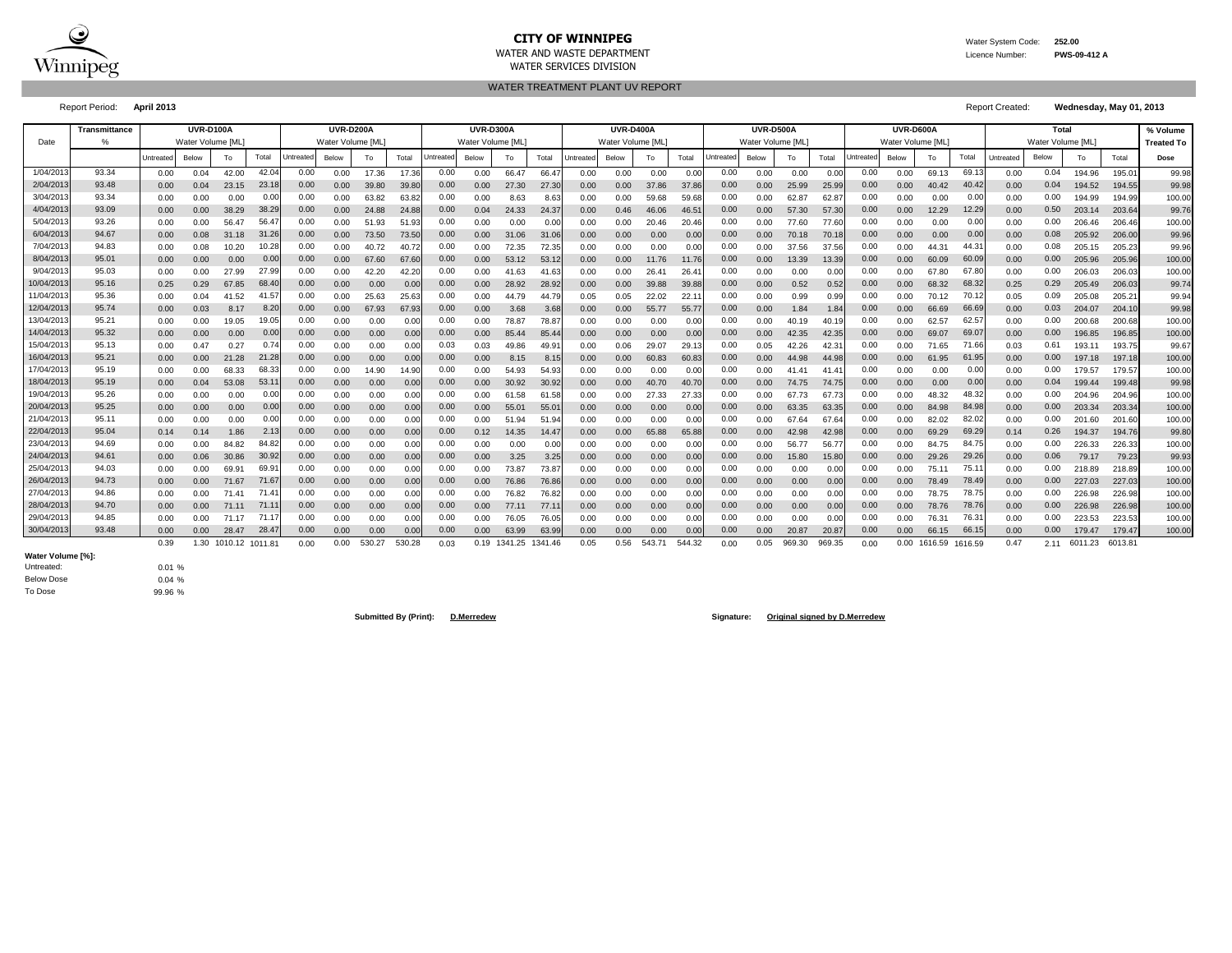

# **CITY OF WINNIPEG** WATER MANUSCRIPED WATER System Code: 252.00

WATER SERVICES DIVISION

WATER TREATMENT PLANT UV REPORT

Report Period: **April 2013** Report Created: **Wednesday, May 01, 2013**

Reactor: **UVR-100A**

|            |               | <b>UV Dose</b>     |               |                  | <b>Reactor Flow</b> |               |           |               |           |           | <b>Average UV Lamp Intensity</b> |           |           |           |           |         |         |         |         | <b>UV Lamp Status</b> |         |         |         |         | % Volume Treated   |           | <b>Daily Totals</b> |         |         |
|------------|---------------|--------------------|---------------|------------------|---------------------|---------------|-----------|---------------|-----------|-----------|----------------------------------|-----------|-----------|-----------|-----------|---------|---------|---------|---------|-----------------------|---------|---------|---------|---------|--------------------|-----------|---------------------|---------|---------|
| Date       |               | mJ/cm <sup>2</sup> |               |                  | <b>MLD</b>          |               |           |               |           |           | W/m <sup>2</sup>                 |           |           |           |           |         |         |         |         | Hours                 |         |         |         |         | to Validate        |           | Water Volume [ML]   |         |         |
|            | Min.          | Max.               | Avg.          | Min.             | Max                 | Avg           | $1 - 1$   | $1 - 2$       | $1 - 3$   | $2 - 1$   | $2 - 2$                          | $2 - 3$   | $3 - 1$   | $3 - 2$   | $3 - 3$   | $1 - 1$ | $1 - 2$ | $1 - 3$ | $2 - 1$ | $2 - 2$               | $2 - 3$ | $3 - 1$ | $3 - 2$ | $3 - 3$ | <b>Conditions</b>  | Untreated | <b>Below Dose</b>   | To Dose | Total   |
| 1/04/2013  | 17.8          | 81.6               | 24.3          | 3.6              | 60.9                | 57.9          | 118.7     | 59.8          | 59.5      | 87.1      | 59.7                             | 59.6      | 160.4     | 59.5      | 59.       | 997     | 868     | 1270    | 391     | 3090                  | 3088    | 2309    | 975     | 3799    | 99.91              | 0.00      | 0.04                | 42.00   | 42.04   |
| 2/04/201   | 0.0           | 47.0               | 24.3          | 0.0 <sub>1</sub> | 64.6                | 57.7          | 100.7     | 59.4          | 59.1      | 92.0      | 59.3                             | 59.1      | 159.8     | 59.3      | 59.       | 1006    | 877     | 1280    | 401     | 3100                  | 3098    | 2318    | 985     | 3808    | 99.85              | 0.00      | 0.04                | 23.15   | 23.18   |
| 3/04/2013  | OL            | OL                 | <sup>OL</sup> | OL               | <b>OL</b>           | <sup>OL</sup> | OL        | <sup>OL</sup> | OL        | OL        | OL                               | OL        | OL        | <b>OL</b> | O         | 1006    | 877     | 1280    | 401     | 3100                  | 3098    | 2318    | 985     | 3808    | <b>OL</b>          | 0.00      | 0.00                | 0.00    | 0.00    |
| 4/04/201   | 19.2          | 102.6              | 24.           | 2.9              | 75.5                | 67.           | 200.5     | 108.3         | 107.6     | 128.1     | 107.8                            | 108.2     | 167.5     | 59.4      | 114.8     | 1020    | 891     | 1294    | 415     | 3114                  | 3112    | 2319    | 985     | 3809    | 100.00             | 0.00      | 0.00                | 38.29   | 38.29   |
| 5/04/201   | 18.4          | 34.6               | 24.2          | 48.6             | 75.4                | 56.           | 123.2     | 74.6          | 70.9      | 90.5      | 74.5                             | 75.3      | 162.2     | 53.4      | 52.       | 1044    | 915     | 1318    | 439     | 3138                  | 3136    | 2336    | 1002    | 3826    | 100.00             | 0.00      | 0.00                | 56.47   | 56.47   |
| 6/04/2013  | 0.0           | 34.5               | 24.0          | 0.0 <sub>1</sub> | 58.8                | 50.           | 95.5      | 53.7          | 52.3      | 68.5      | 54.7                             | 53.7      | 163.8     | 57.4      | 54.       | 1058    | 929     | 1331    | 454     | 3152                  | 3151    | 2351    | 1017    | 3841    | 99.75              | 0.00      | 0.08                | 31.18   | 31.26   |
| 7/04/201   | 0.0           | 31.6               | 23.3          | 0.0              | 65.1                | 37.7          | OL        | $\Omega$      | OL        | 62.7      | 60.4                             | 56.0      | 152.5     | 60.7      | 61.0      | 1058    | 929     | 1331    | 460     | 3159                  | 3157    | 2357    | 1024    | 3847    | 99.22              | 0.00      | 0.08                | 10.20   | 10.28   |
| 8/04/2013  | <b>OL</b>     | OL.                | <sup>OL</sup> | <b>OL</b>        | <b>OL</b>           | <b>OL</b>     | <b>OL</b> | <b>OL</b>     | <b>OL</b> | <b>OL</b> | <b>OL</b>                        | <b>OL</b> | <b>OL</b> | <b>OL</b> | <b>OL</b> | 1058    | 929     | 1331    | 460     | 3159                  | 3157    | 2357    | 1024    | 3847    | <b>OL</b>          | 0.00      | 0.00                | 0.00    | 0.00    |
| 9/04/2013  | 18.9          | 104.1              | 24.0          | 3.5              | 74.7                | 70.9          | 204.1     | 113.9         | 113.9     | 158.5     | 113.7                            | 114.6     | 188.0     | 67.6      | 130.      | 1067    | 938     | 1341    | 470     | 3169                  | 3167    | 2358    | 1024    | 3848    | 100.00             | 0.00      | 0.00                | 27.99   | 27.99   |
| 10/04/201  | 0.0           | 70.6               | 23.9          | 0.0 <sub>1</sub> | 74.9                | 68.           | 129.0     | 93.2          | 92.3      | 107.9     | 92.7                             | 93.2      | 175.6     | 68.2      | 68.       | 1091    | 962     | 1364    | 494     | 3192                  | 3191    | 2369    | 1036    | 3859    | 99.20              | 0.25      | 0.29                | 67.85   | 68.40   |
| 11/04/201  | 0.0           | 31.8               | 23.7          | 0.0              | 80.7                | 62.           | 93.9      | 64.8          | 62.5      | 86.5      | 66.4                             | 64.9      | 176.4     | 67.7      | 66.       | 1107    | 977     | 1380    | 510     | 3208                  | 3207    | 2385    | 1051    | 3875    | 99.90              | 0.00      | 0.04                | 41.52   | 41.57   |
| 12/04/201  | 12.7          | 42.5               | 23.7          | 4.6              | 69.8                | 52.9          | 71.7      | 51.4          | 48.6      | 86.2      | 72.6                             | 61.1      | 150.8     | 77.7      | 76.4      | 1109    | 980     | 1382    | 513     | 3212                  | 3210    | 2389    | 1055    | 3879    | 99.58              | 0.00      | 0.03                | 8.17    | 8.20    |
| 13/04/201  | 0.0           | 31.6               | 22.6          | 0.0              | 64.0                | 60.2          | OL        | <sup>OL</sup> | OL        | 96.8      | 96.8                             | 86.6      | 169.4     | 96.8      | 96.       | 1109    | 980     | 1382    | 521     | 3220                  | 3218    | 2396    | 1063    | 3886    | 100.00             | 0.00      | 0.00                | 19.05   | 19.05   |
| 14/04/201  | OL            | <b>OL</b>          | <b>OL</b>     | OL.              | <b>OL</b>           | <b>OL</b>     | OL        | 0.0           | OL        | <b>OL</b> | <b>OL</b>                        | OL        | <b>OL</b> | <b>OL</b> | <b>OL</b> | 1109    | 980     | 1382    | 521     | 3220                  | 3218    | 2396    | 1063    | 3886    | <b>OL</b>          | 0.00      | 0.00                | 0.00    | 0.00    |
| 15/04/201  | 0.0           | 36.2               | 19.4          | 0.0              | 67.3                | 52.8          | 62.3      | 55.0          | 35.9      | 72.6      | 55.9                             | 51.4      | 138.8     | 56.2      | 59.8      | 1110    | 980     | 1383    | 521     | 3220                  | 3218    | 2397    | 1063    | 3887    | 36.50              | 0.00      | 0.47                | 0.27    | 0.74    |
| 16/04/201  | 0.0           | 106.2              | 24.5          | 0.0 <sub>1</sub> | 97.0                | 80.0          | 223.1     | 125.6         | 123.1     | 168.4     | 123.8                            | 126.5     | 213.8     | 83.6      | 137.6     | 1116    | 987     | 1389    | 528     | 3227                  | 3225    | 2398    | 1064    | 3888    | 100.00             | 0.00      | 0.00                | 21.28   | 21.28   |
| 17/04/201  | 18.4          | 30.6               | 24.0          | 25.3             | 84.1                | 68.           | 148.0     | 95.9          | 94.4      | 118.5     | 95.5                             | 95.4      | 167.9     | 75.9      | 76.2      | 1140    | 1011    | 1413    | 552     | 3251                  | 3249    | 2407    | 1073    | 3897    | 100.00             | 0.00      | 0.00                | 68.33   | 68.33   |
| 18/04/201  | 0.0           | 37.2               | 23.2          | 0.0 <sub>1</sub> | 81.5                | 66.0          | 94.8      | 68.0          | 64.4      | 88.0      | 68.3                             | 67.8      | 162.6     | 68.3      | 67.7      | 1159    | 1030    | 1433    | 571     | 3270                  | 3268    | 2426    | 1093    | 3916    | 99.93              | 0.00      | 0.04                | 53.08   | 53.11   |
| 19/04/201  | <sup>OL</sup> | OL                 | O             | OL.              | OL                  | O             | OL        | OL            | <b>OL</b> | OL        | OL                               | OL        | OL        | OL        | O         | 1159    | 1030    | 1433    | 571     | 3270                  | 3268    | 2426    | 1093    | 3916    | OL                 | 0.00      | 0.00                | 0.00    | 0.00    |
| 20/04/201  | OL            | <b>OL</b>          | <b>OL</b>     | <b>OL</b>        | <b>OL</b>           | <b>OL</b>     | OL        | <b>OL</b>     | OL        | <b>OL</b> | <b>OL</b>                        | OL        | OL        | <b>OL</b> | <b>O</b>  | 1159    | 1030    | 1433    | 571     | 3270                  | 3268    | 2426    | 1093    | 3916    | <b>OL</b>          | 0.00      | 0.00                | 0.00    | 0.00    |
| 21/04/201  | OL            | OL                 | OL            | OL               | OL                  | OL            | OL        | $\Omega$      | OL        | <b>OL</b> | OL                               | OL        | OL        | <b>OL</b> | OL        | 1159    | 1030    | 1433    | 571     | 3270                  | 3268    | 2426    | 1093    | 3916    | OL                 | 0.00      | 0.00                | 0.00    | 0.00    |
| 22/04/2013 | 0.0           | 106.3              | 31.2          |                  | $0.0$ 108.6         | 64.9          | 185.1     | 109.2         | 102.1     | 155.2     | 99.3                             | 116.2     | 191.2     | 70.5      | 122.5     | 1160    | 1031    | 1434    | 572     | 3271                  | 3269    | 2427    | 1093    | 3917    | 87.28              | 0.14      | 0.14                | 1.86    | 2.13    |
| 23/04/2013 | 18.8          | 48.                | 24.0          | 0.0              | 107.8               | 84.9          | 168.7     | 127.0         | 126.1     | 135.7     | 127.0                            | 127.2     | 155.1     | 86.3      | 86.       | 1184    | 1055    | 1458    | 596     | 3295                  | 3293    | 2432    | 1098    | 3922    | 100.00             | 0.00      | 0.00                | 84.82   | 84.82   |
| 24/04/2013 | 0.0           | 71.9               | 24.3          | 0.0 <sub>1</sub> | 90.6                | 79.           | 97.6      | 80.6          | 79.9      | 83.7      | 80.8                             | 79.4      | 150.6     | 80.5      | 80.4      | 1194    | 1065    | 1467    | 606     | 3304                  | 3303    | 2441    | 1108    | 3931    | 99.81              | 0.00      | 0.06                | 30.86   | 30.92   |
| 25/04/2013 | 18.7          | 25.6               | 24.2          | 56.4             | 77.3                | 69.           | 119.5     | 71.6          | 73.3      | 91.8      | 71.4                             | 71.8      | 194.2     | 71.4      | 84.8      | 1218    | 1089    | 1491    | 630     | 3328                  | 3327    | 2465    | 1132    | 3955    | 100.00             | 0.00      | 0.00                | 69.91   | 69.91   |
| 26/04/2013 | 18.7          | 25.3               | 24.3          | 67.5             | 76.5                | 71.7          | 156.9     | 73.3          | 93.8      | 108.3     | 73.1                             | 92.0      | 214.4     | 73.1      | 117.7     | 1242    | 1113    | 1515    | 654     | 3352                  | 3351    | 2489    | 1156    | 3979    | 100.00             | 0.00      | 0.00                | 71.67   | 71.67   |
| 27/04/201  | 18.2          | 25.3               | 24.2          | 66.5             | 76.7                | 71.           | 183.0     | 73.0          | 74.3      | 113.7     | 72.9                             | 83.1      | 200.7     | 72.8      | 101       | 1266    | 1137    | 1539    | 678     | 3376                  | 3375    | 2513    | 1180    | 4003    | 100.00             | 0.00      | 0.00                | 71.41   | 71.41   |
| 28/04/201  | 18.7          | 25.5               | 24.2          | 66.9             | 76.1                | 71.           | 201.9     | 72.7          | 72.7      | 127.7     | 72.7                             | 76.0      | 192.5     | 72.6      | 96.3      | 1290    | 1161    | 1563    | 702     | 3400                  | 3399    | 2537    | 1204    | 4027    | 100.00             | 0.00      | 0.00                | 71.11   | 71.11   |
| 29/04/2013 | 18.1          | 25.3               | 24.           | 60.5             | 79.4                | 71.           | 207.8     | 84.7          | 84.0      | 149.3     | 89.8                             | 86.5      | 192.6     | 74.5      | 94.       | 1314    | 1185    | 1587    | 726     | 3424                  | 3423    | 2554    | 1221    | 4044    | 100.00             | 0.00      | 0.00                | 71.17   | 71.17   |
| 30/04/201  | 0.0           | 31.5               | 24.           | 0.0 <sub>1</sub> | 71.8                | 60.           | 203.0     | 98.9          | 97.2      | 150.4     | 99.6                             | 98.0      | OL        | <b>OL</b> | <b>OL</b> | 1325    | 1196    | 1598    | 737     | 3436                  | 3434    | 2554    | 1221    | 4044    | 100.00             | 0.00      | 0.00                | 28.47   | 28.47   |
|            |               |                    |               |                  |                     |               |           |               |           |           |                                  |           |           |           |           |         |         |         |         |                       |         |         |         |         | <b>Total [ML]:</b> | 0.39      | 1.30                | 1010.12 | 1011.81 |

#### **Water Volume [%]:**

0.04 % 0.13 % 99.83 % To Dose Below Dose Untreated:

2. OL - Off Line

Notes: 1. UV Comparative Dose: 18.1 mj/cm<sup>2</sup> Nicolar April 2013/04-April 2013/04-April 2013/04-April 2013/04-April 2013/04-April 2013/04-April 2013/04-April 2013/04-April 2013/04-April 2013/04-April 2013/04-April 2013/04-A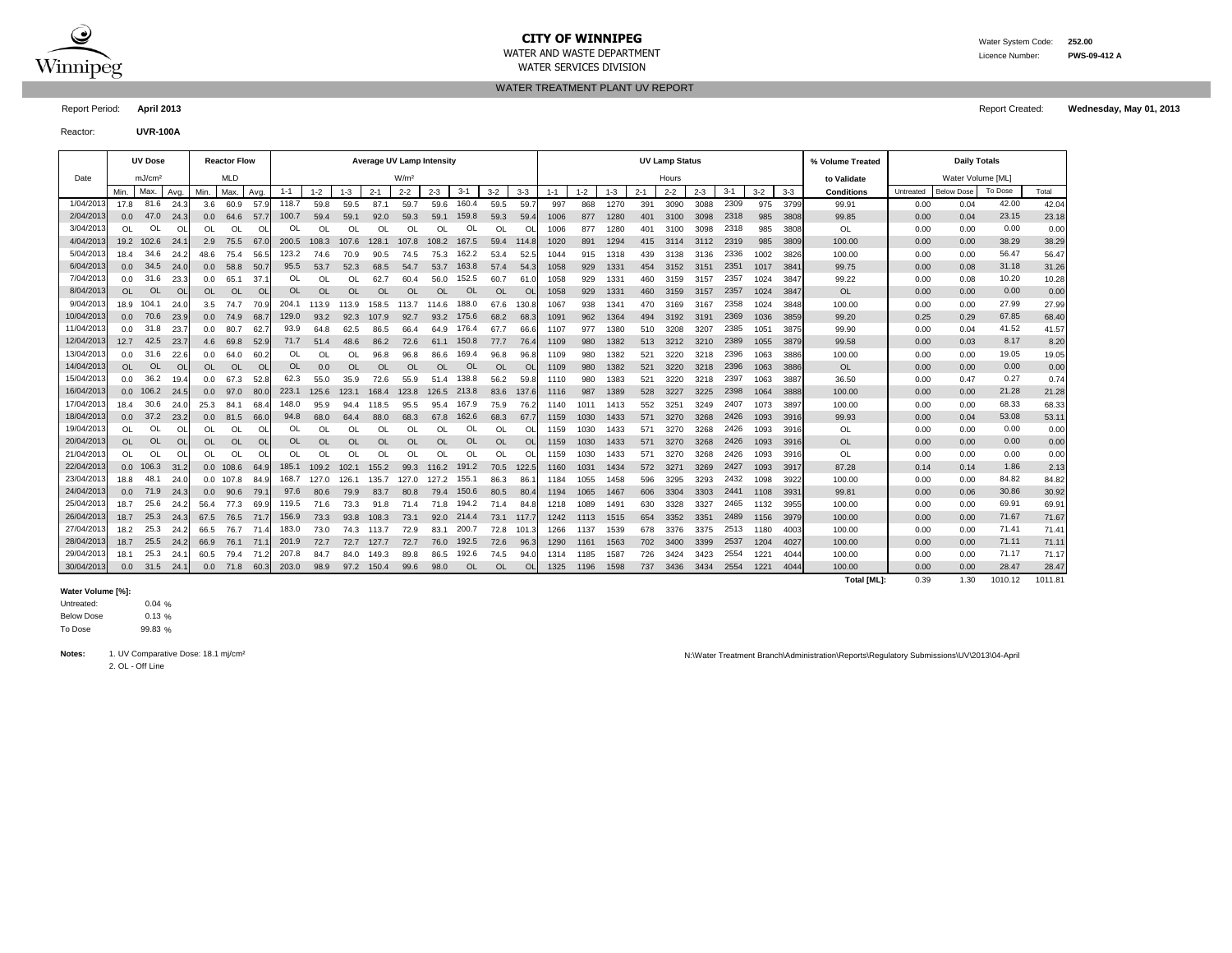

## **CITY OF WINNIPEG** WATER System Code: 252.00

WATER SERVICES DIVISION

WATER AND WASTE DEPARTMENT Licence Number: **PWS-09-412 A**

WATER TREATMENT PLANT UV REPORT

Reactor: **UVR-200A**

| Report Period: April 2013 | <b>Report Created:</b> | Wednesday, May 01, 2013 |
|---------------------------|------------------------|-------------------------|
|                           |                        |                         |

|            |           | <b>UV Dose</b>     |           |           | <b>Reactor Flow</b> |           |           |           |           | Average UV Lamp Intensity |                  |               |             |             |                |         |         |         |           | <b>UV Lamp Status</b> |         |       |           |         | % Volume Treated  |           | <b>Daily Totals</b> |         |       |
|------------|-----------|--------------------|-----------|-----------|---------------------|-----------|-----------|-----------|-----------|---------------------------|------------------|---------------|-------------|-------------|----------------|---------|---------|---------|-----------|-----------------------|---------|-------|-----------|---------|-------------------|-----------|---------------------|---------|-------|
| Date       |           | mJ/cm <sup>2</sup> |           |           | <b>MLD</b>          |           |           |           |           |                           | W/m <sup>2</sup> |               |             |             |                |         |         |         |           | Hours                 |         |       |           |         | to Validate       |           | Water Volume [ML]   |         |       |
|            | Min.      | Max.               | Avg.      | Min.      | Max.                | Avg.      | $1 - 1$   | $1 - 2$   | $1 - 3$   | $2 - 1$                   | $2 - 2$          | $2 - 3$       | $3 - 1$     | $3 - 2$     | $3 - 3$        | $1 - 1$ | $1 - 2$ | $1 - 3$ | $2 - 1$   | $2 - 2$               | $2 - 3$ | $3-1$ | $3 - 2$   | $3 - 3$ | <b>Conditions</b> | Untreated | <b>Below Dose</b>   | To Dose | Total |
| 1/04/2013  | 0.0       | 27.8               | 24.2      | 0.0       | 65.9                | 63.0      | OL        | $\Omega$  | 0L        | 101.3                     | 101.2            |               | 101.2 174.2 | 101.2 101.2 |                | 3041    | 3041    | 3041    | 2362      | 1846                  | 4460    | 3049  | 3050      | 3049    | 99.99             | 0.00      | 0.00                | 17.36   | 17.36 |
| 2/04/201   | 0.0       | 66.4               | 24.5      |           | 5.3 69.8            | 67.2      | 171.6     | 86.9      | 152.8     | 68.8                      | 68.8             | 68.4          | 152.5       | 68.8        | 68.7           | 3055    | 3055    | 3056    | 2377      | 1860                  | 4475    | 3064  | 3064      | 3064    | 100.00            | 0.00      | 0.00                | 39.80   | 39.80 |
| 3/04/2013  | 18.4      | 24.9               | 23.9      | 53.4      | 69.7                | 63.8      | 114.7     | 75.3      | 95.2      | 68.5                      | 68.5             |               | 67.2 137.7  | 74.2        | 70.            | 3079    | 3079    | 3080    | 2394      | 1878                  | 4492    | 3088  | 3088      | 3088    | 100.00            | 0.00      | 0.00                | 63.82   | 63.82 |
| 4/04/201   | 0.0       | 27.8               | 24.1      | 0.0       | 90.3                | 57.9      | 97.5      | 93.5      | 93.5      | <b>OL</b>                 | OL               | <b>OL</b>     | 131.4       | 92.9        | 87.3           | 3090    | 3089    | 3090    | 2394      | 1878                  | 4492    | 3098  | 3099      | 3098    | 100.00            | 0.00      | 0.00                | 24.88   | 24.88 |
| 5/04/2013  | 18.0      | 112.7              | 24.2      | 3.3       | 76.2                | 73.8      | 148.1     | 118.0     | 135.8     | 116.9                     | 129.3            | 117.7         | 176.4       | 75.4        | 88.            | 3107    | 3106    | 3107    | 2411      | 1895                  | 4509    | 3099  | 3099      | 3099    | 100.00            | 0.00      | 0.00                | 51.93   | 51.93 |
| 6/04/2013  | 17.8      | 25.0               | 23.6      |           | 54.1 81.6           | 73.5      | 116.2     | 100.2     | 98.0      | 75.4                      | 75.6             |               | 75.2 193.4  | 99.3        | 80.2           | 3131    | 3130    | 3131    | 2422      | 1905                  | 4520    | 3123  | 3123      | 3123    | 100.00            | 0.00      | 0.00                | 73.50   | 73.50 |
| 7/04/2013  | 0.0       | 107.8              | 23.5      | 0.0       | 68.3                | 60.3      | 92.4      | 92.1      | 81.5      | 206.9                     | 165.9            | 113.8         | 215.1       | 96.4        | 96.            | 3138    | 3137    | 3138    | 2431      | 1915                  | 4529    | 3139  | 3140      | 3139    | 100.00            | 0.00      | 0.00                | 40.72   | 40.72 |
| 8/04/201   | 20.8      | 34.6               | 24.3      |           | 61.7 100.1          | 67.6      | 164.7     | 111.5     | 133.0     | 109.8                     | 97.5             | 86.6          | 176.8       | 86.5        | 87.            | 3151    | 3150    | 3151    | 2455      | 1939                  | 4553    | 3163  | 3164 3163 |         | 100.00            | 0.00      | 0.00                | 67.60   | 67.60 |
| 9/04/201   | 0.0       | 31.7               | 24.3      | 0.0       | 72.9                | 69.5      | 118.9     | 77.5      | 77.2      | 127.4                     | 93.8             | 71.0          | 159.0       | 71.0        | 70.            | 3165    | 3165    | 3165    | 2470      | 1954                  | 4568    | 3178  | 3178      | 3178    | 100.00            | 0.00      | 0.00                | 42.20   | 42.20 |
| 10/04/201  | <b>OL</b> | <b>OL</b>          | <b>OL</b> | <b>OL</b> | <b>OL</b>           | <b>OL</b> | OL        | <b>OL</b> | <b>OL</b> | <b>OL</b>                 | <b>OL</b>        | <b>OL</b>     | <b>OL</b>   | <b>OL</b>   | $\overline{O}$ | 3165    | 3165    | 3165    | 2470      | 1954                  | 4568    |       | 3178 3178 | 3178    | OL.               | 0.00      | 0.00                | 0.00    | 0.00  |
| 11/04/201  | 20.2      | 70.4               | 24.3      | 5.5       | 74.7                | 70.6      | 84.4      | 72.4      | 72.0      | 110.5                     | 74.4             | 71.9          | 138.0       | 72.0        | 67.2           | 3174    | 3174    | 3174    | 2479      | 1962                  | 4577    | 3186  | 3187      | 3186    | 100.00            | 0.00      | 0.00                | 25.63   | 25.63 |
| 12/04/2013 | 0.0       | 28.8               | 24.2      | 0.0       | 75.5                | 72.0      | 82.9      | 73.7      | 73.6      | 114.6                     | 76.6             | 73.6          | 152.2       | 73.6        | 73.5           | 3197    | 3196    | 3197    | 2501      | 1985                  | 4599    | 3209  | 3210      | 3209    | 100.00            | 0.00      | 0.00                | 67.93   | 67.93 |
| 13/04/201  | OL        | OL                 | <b>OL</b> | OL        | OL                  | <b>OL</b> | OL        | OL        | OL        | OL                        | OL               | OL            | OL          | <b>OL</b>   | <sup>OL</sup>  | 3197    | 3196    | 3197    | 2501      | 1985                  | 4599    | 3209  | 3210      | 3209    | OL                | 0.00      | 0.00                | 0.00    | 0.00  |
| 14/04/201  | <b>OL</b> | <b>OL</b>          | $\Omega$  | <b>OL</b> | <b>OL</b>           | <b>OL</b> | OL        | <b>OL</b> | <b>OL</b> | <b>OL</b>                 | OL               | OL            | <b>OL</b>   | <b>OL</b>   | <b>OL</b>      | 3197    | 3196    | 3197    | 2501      | 1985                  | 4599    | 3209  | 3210      | 3209    | OL                | 0.00      | 0.00                | 0.00    | 0.00  |
| 15/04/201  | <b>OL</b> | OL                 | <b>OL</b> | OL        | OL                  | <b>OL</b> | OL        | <b>OL</b> | OL        | OL                        | OL               | OL            | OL          | <b>OL</b>   | OL             | 3197    | 3196    | 3197    | 2501      | 1985                  | 4599    | 3209  | 3210      | 3209    | OL                | 0.00      | 0.00                | 0.00    | 0.00  |
| 16/04/201  | <b>OL</b> | <b>OL</b>          | $\Omega$  | <b>OL</b> | <b>OL</b>           | <b>OL</b> | OL        | <b>OL</b> | OL        | <b>OL</b>                 | <b>OL</b>        | OL            | <b>OL</b>   | <b>OL</b>   | $\Omega$       | 3197    | 3196    | 3197    | 2501      | 1985                  | 4599    | 3209  | 3210      | 3209    | OL                | 0.00      | 0.00                | 0.00    | 0.00  |
| 17/04/201  | 0.0       | 39.9               | 24.       | 0.0       | 68.5                | 44.7      | OL        | OL        | OL        | 96.8                      | 72.7             | 69.3          | 127.7       | 71.0        | 68.            | 3197    | 3196    | 3197    | 2510      | 1993                  | 4608    | 3217  | 3218      | 3217    | 100.00            | 0.00      | 0.00                | 14.90   | 14.90 |
| 18/04/2013 | OL        | <b>OL</b>          | <b>OL</b> | <b>OL</b> | OL                  | <b>OL</b> | <b>OL</b> | <b>OL</b> | <b>OL</b> | <b>OL</b>                 | <b>OL</b>        | <b>OL</b>     | <b>OL</b>   | <b>OL</b>   | <b>OL</b>      | 3197    | 3196    | 3197    | 2510      | 1993                  | 4608    | 3217  | 3218      | 3217    | OL                | 0.00      | 0.00                | 0.00    | 0.00  |
| 19/04/201  | OL        | OL                 | <b>OL</b> | OL        | OL                  | <b>OL</b> | OL        | OL        | OL        | OL                        | OL               | OL            | OL          | OL          | OL             | 3197    | 3196    | 3197    | 2510      | 1993                  | 4608    | 3217  | 3218      | 3217    | OL                | 0.00      | 0.00                | 0.00    | 0.00  |
| 20/04/2013 | <b>OL</b> | <b>OL</b>          | <b>OL</b> | <b>OL</b> | <b>OL</b>           | <b>OL</b> | <b>OL</b> | <b>OL</b> | <b>OL</b> | <b>OL</b>                 | <b>OL</b>        | <b>OL</b>     | OL.         | <b>OL</b>   | <b>OL</b>      | 3197    | 3196    | 3197    | 2510      | 1993                  | 4608    | 3217  | 3218      | 3217    | OL                | 0.00      | 0.00                | 0.00    | 0.00  |
| 21/04/201  | OL        | OL                 | $\Omega$  | OL        | <sup>OL</sup>       | <b>OL</b> | OL        | $\Omega$  | $\Omega$  | $\Omega$                  | $\Omega$         | <sup>OL</sup> | OL          | OL          | <sup>OL</sup>  | 3197    | 3196    | 3197    | 2510      | 1993                  | 4608    | 3217  | 3218      | 3217    | <b>OL</b>         | 0.00      | 0.00                | 0.00    | 0.00  |
| 22/04/201  | OL        | <b>OL</b>          | $\Omega$  | <b>OL</b> | <b>OL</b>           | <b>OL</b> | OL        | <b>OL</b> | <b>OL</b> | <b>OL</b>                 | OL               | OL            | <b>OL</b>   | <b>OL</b>   | <b>OL</b>      | 3197    | 3196    | 3197    | 2510      | 1993                  | 4608    | 3217  | 3218      | 3217    | OL                | 0.00      | 0.00                | 0.00    | 0.00  |
| 23/04/201  | OL        | OL                 | $\Omega$  | OL.       | <b>OL</b>           | <b>OL</b> | OL        | $\Omega$  | $\Omega$  | $\Omega$                  | $\Omega$         | <b>OL</b>     | OL          | OL          | <sup>OL</sup>  | 3197    | 3196    | 3197    | 2510      | 1993                  | 4608    | 3217  | 3218      | 3217    | OL                | 0.00      | 0.00                | 0.00    | 0.00  |
| 24/04/201  | <b>OL</b> | <b>OL</b>          | $\Omega$  | <b>OL</b> | <b>OL</b>           | OL        | <b>OL</b> | <b>OL</b> | OL        | <b>OL</b>                 | OL               | OL            | <b>OL</b>   | OL          | $\Omega$       | 3197    | 3196    | 3197    | 2510      | 1993                  | 4608    | 3217  | 3218      | 3217    | OL                | 0.00      | 0.00                | 0.00    | 0.00  |
| 25/04/201  | OL        | <b>OL</b>          | $\Omega$  | OL        | OL                  | <b>OL</b> | OL        | OL        | OL        | OL                        | <sup>OL</sup>    | <sup>OL</sup> | OL          | OL          | <sup>o</sup>   | 3197    | 3196    | 3197    | 2510      | 1993                  | 4608    | 3217  | 3218      | 3217    | OL                | 0.00      | 0.00                | 0.00    | 0.00  |
| 26/04/2013 | OL        | OL                 | <b>OL</b> | <b>OL</b> | <b>OL</b>           | <b>OL</b> | <b>OL</b> | <b>OL</b> | <b>OL</b> | <b>OL</b>                 | <b>OL</b>        | <b>OL</b>     | <b>OL</b>   | <b>OL</b>   | <sup>OL</sup>  | 3197    | 3196    | 3197    | 2510      | 1993                  | 4608    | 3217  | 3218      | 3217    | OL                | 0.00      | 0.00                | 0.00    | 0.00  |
| 27/04/201  | OL        | OL                 | <b>OL</b> | OL        | OL                  | OL        | OL        | OL        | OL        | OL                        | OL               | <b>OL</b>     | OL          | OL          | <sup>OL</sup>  | 3197    | 3196    | 3197    | 2510      | 1993                  | 4608    | 3217  | 3218      | 3217    | OL                | 0.00      | 0.00                | 0.00    | 0.00  |
| 28/04/201  | <b>OL</b> | <b>OL</b>          | <b>OL</b> | <b>OL</b> | <b>OL</b>           | <b>OL</b> | OL        | <b>OL</b> | <b>OL</b> | <b>OL</b>                 | <b>OL</b>        | <b>OL</b>     | <b>OL</b>   | <b>OL</b>   | <b>OL</b>      | 3197    | 3196    | 3197    | 2510      | 1993                  | 4608    | 3217  | 3218      | 3217    | OL                | 0.00      | 0.00                | 0.00    | 0.00  |
| 29/04/201  | OL        | OL                 | <b>OL</b> | OL        | OL                  | OL        | OL        | OL        | OL        | OL                        | OL               | OL            | OL          | OL          | <sup>OL</sup>  | 3197    | 3196    | 3197    | 2510      | 1993                  | 4608    | 3217  | 3218      | 3217    | OL                | 0.00      | 0.00                | 0.00    | 0.00  |
| 30/04/2013 | <b>OL</b> | <b>OL</b>          | $\Omega$  | <b>OL</b> | <b>OL</b>           | <b>OL</b> | <b>OL</b> | <b>OL</b> | OL        | <b>OL</b>                 | <b>OL</b>        | OL            | <b>OL</b>   | <b>OL</b>   | <b>OL</b>      | 3197    | 3196    | 3197    | 2510 1993 |                       | 4608    | 3217  | 3218      | 3217    | <b>OL</b>         | 0.00      | 0.00                | 0.00    | 0.00  |

### **Water Volume [%]:**

 $0.00 \%$ 0.00 % 100.00 % To Dose Below Dose Untreated:

2. OL - Off Line

Notes: 1. UV Comparative Dose: 18.1 mj/cm<sup>2</sup> N:\Water Treatment Branch\Administration\Reports\Regulatory Submissions\UV\2013\04-April

**Total [ML]:** 0.00 0.00 530.27 530.28

530.27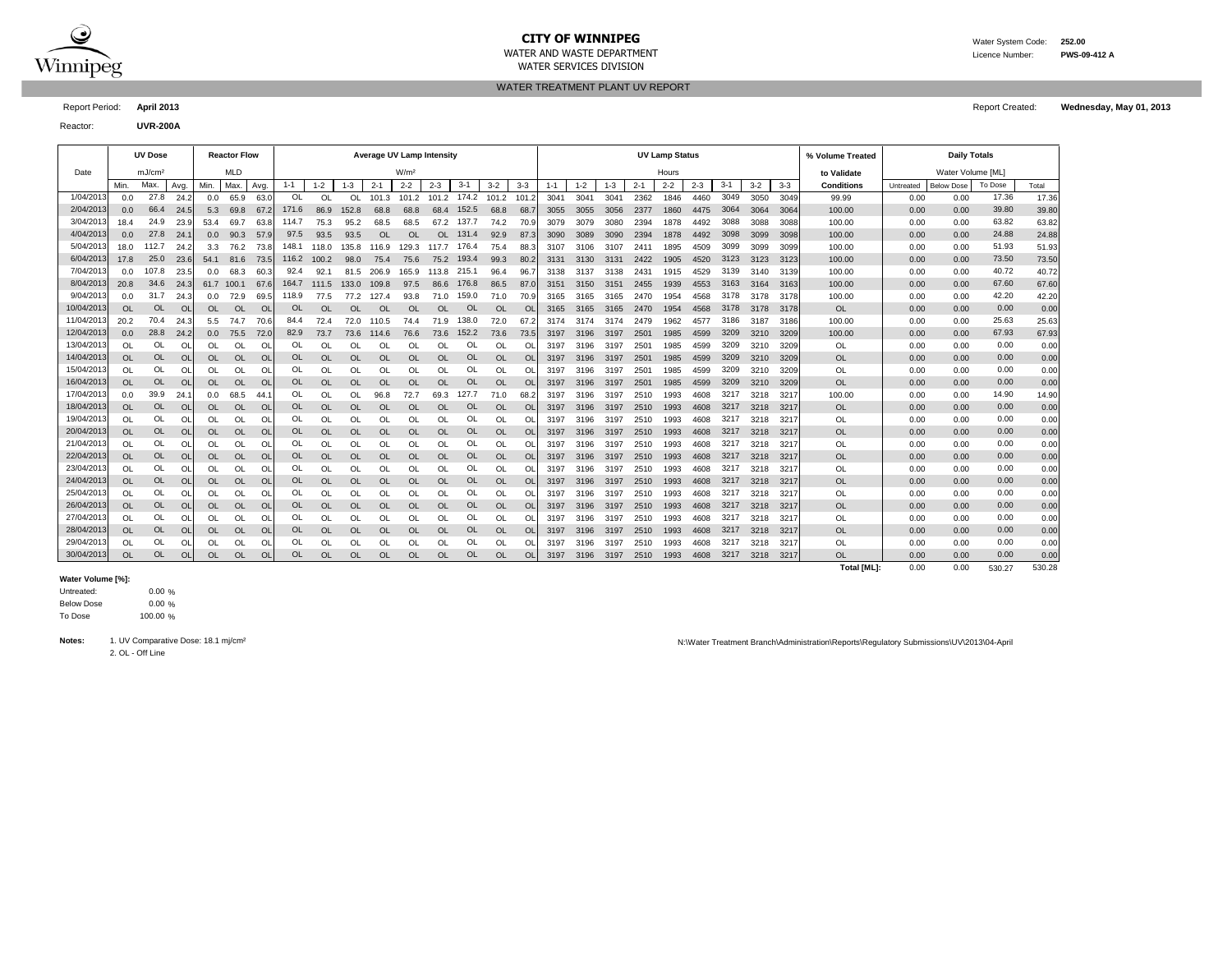

# **CITY OF WINNIPEG** WATER MANUSCRIPT WATER System Code: 252.00

WATER SERVICES DIVISION

WATER TREATMENT PLANT UV REPORT

Report Period: **April 2013** Report Created: **Wednesday, May 01, 2013**

Reactor: **UVR-300A**

|            |                  | <b>UV Dose</b>     |           |      | <b>Reactor Flow</b> |      |         |           |           |           | Average UV Lamp Intensity |         |       |         |         |         |         |          |         | <b>UV Lamp Status</b> |         |         |       |       | % Volume Treated   |           | <b>Daily Totals</b> |         |         |
|------------|------------------|--------------------|-----------|------|---------------------|------|---------|-----------|-----------|-----------|---------------------------|---------|-------|---------|---------|---------|---------|----------|---------|-----------------------|---------|---------|-------|-------|--------------------|-----------|---------------------|---------|---------|
| Date       |                  | mJ/cm <sup>2</sup> |           |      | <b>MLD</b>          |      |         |           |           |           | W/m <sup>2</sup>          |         |       |         |         |         |         |          |         | Hours                 |         |         |       |       | to Validate        |           | Water Volume [ML]   |         |         |
|            | Min.             | Max.               | Avg.      | Min. | Max.                | Avg. | $1 - 1$ | $1 - 2$   | $1 - 3$   | $2 - 1$   | $2 - 2$                   | $2 - 3$ | $3-1$ | $3 - 2$ | $3 - 3$ | $1 - 1$ | $1 - 2$ | $1 - 3$  | $2 - 1$ | $2 - 2$               | $2 - 3$ | $3 - 1$ | $3-2$ | $3-3$ | <b>Conditions</b>  | Untreated | <b>Below Dose</b>   | To Dose | Total   |
| 1/04/2013  | 21.1             | 25.8               | 24.1      | 60.4 | 70.4                | 66.5 | 106.7   | 106.8     | 106.8     | 106.7     | 106.7                     | 106.8   | OL    | OL      | OL      | 4798    | 4798    | 4798     | 4889    | 4889                  | 4889    | 4498    | 4498  | 4497  | 100.00             | 0.00      | 0.00                | 66.47   | 66.47   |
| 2/04/2013  | 0.0              | 33.6               | 24.7      | 0.0  | 100.2               | 67.4 | 107.8   | 107.1     | 107.7     | 107.9     | 107.3                     | 107.1   | 40.3  | 62.9    | 36.2    | 4808    | 4808    | 4808     | 4899    | 4899                  | 4899    | 4498    | 4498  | 4498  | 100.00             | 0.00      | 0.00                | 27.30   | 27.30   |
| 3/04/2013  | 21.3             | 72.0               | 24.7      | 4.8  | 37.2                | 32.9 | 71.6    | 39.1      | 62.9      | 74.8      | 63.2                      | 48.7    | 32.7  | 34.8    | 32.6    | 4814    | 4814    | 4814     | 4906    | 4905                  | 4905    | 4505    | 4504  | 4504  | 100.00             | 0.00      | 0.00                | 8.63    | 8.63    |
| 4/04/201   | 0.0              | 28.8               | 22.       | 0.0  | 68.4                | 46.  | 86.4    | 72.0      | 79.0      | 88.6      | 81.7                      | 78.3    | 29.3  | 37.0    | 31.4    | 4827    | 4827    | 4827     | 4918    | 4918                  | 4918    | 4512    | 4512  | 4512  | 99.83              | 0.00      | 0.04                | 24.33   | 24.37   |
| 5/04/201   | OL               | <b>OL</b>          | <b>OL</b> | OL   | OL                  | O    |         | ΩI        | <b>OL</b> | <b>OL</b> | OL                        | OL      | OL    | OL      | O       | 4827    | 4827    | 4827     | 4918    | 4918                  | 4918    | 4512    | 4512  | 4512  | OL                 | 0.00      | 0.00                | 0.00    | 0.00    |
| 6/04/2013  | 17.9             | 78.9               | 24.2      | 6.5  | 76.4                | 72.4 | 117.6   | 115.2     | 130.0     | 99.0      | 93.8                      | 96.5    | 115.3 | 115.6   | 115.3   | 4837    | 4837    | 4837     | 4918    | 4918                  | 4918    | 4523    | 4522  | 4522  | 100.00             | 0.00      | 0.00                | 31.06   | 31.06   |
| 7/04/201   | 20.5             | 34.7               | 24.3      | 52.5 | 98.4                | 72.4 | 82.1    | 79.8      | 83.6      | 90.7      | 79.4                      | 77.3    | 79.8  | 79.9    | 65.     | 4861    | 4861    | 4861     | 4939    | 4939                  | 4939    | 4547    | 4546  | 4546  | 100.00             | 0.00      | 0.00                | 72.35   | 72.35   |
| 8/04/2013  | 0.0              | 96.6               | 24.4      | 0.0  | 71.4                | 65.0 | 88.5    | 85.5      | 98.0      | 75.1      | 64.9                      | 65.0    | 86.4  | 85.8    | 73.8    | 4881    | 4881    | 4881     | 4951    | 4950                  | 4950    | 4566    | 4566  | 4566  | 100.00             | 0.00      | 0.00                | 53.12   | 53.12   |
| 9/04/2013  | 0.0              | 34.9               | 24.3      | 0.0  | 71.8                | 68.0 | 87.0    | 78.1      | 83.6      | 94.6      | 74.2                      | 69.3    | 78.4  | 78.4    | 76.7    | 4896    | 4896    | 4895     | 4962    | 4962                  | 4962    | 4581    | 4581  | 4581  | 100.00             | 0.00      | 0.00                | 41.63   | 41.63   |
| 10/04/2013 | 18.6             | 56.2               | 24.3      | 4.2  | 74.2                | 69.  | 70.6    | 70.4      | 71.0      | 73.3      | 70.5                      | 70.5    | 70.2  | 70.3    | 47.8    | 4906    | 4906    | 4906     | 4973    | 4972                  | 4972    | 4591    | 4591  | 4591  | 100.00             | 0.00      | 0.00                | 28.92   | 28.92   |
| 11/04/201  | 0.0              | 41.0               | 24.3      | 0.0  | 78.0                | 70.7 | 72.2    | 72.2      | 72.7      | 73.6      | 72.2                      | 72.3    | 69.2  | 72.1    | 44.     | 4921    | 4921    | 4921     | 4988    | 4988                  | 4987    | 4606    | 4606  | 4606  | 100.00             | 0.00      | 0.00                | 44.79   | 44.79   |
| 12/04/201  | 0.0              | 92.9               | 28.7      | 5.1  | 71.6                | 63.  | 136.1   | 74.6      | 168.9     | 116.8     | 103.8                     | 106.1   | 38.7  | 59.5    | 63.     | 4923    | 4922    | 4922     | 4989    | 4989                  | 4989    | 4608    | 4608  | 4607  | 100.00             | 0.00      | 0.00                | 3.68    | 3.68    |
| 13/04/201  | 15.8             | 34.6               | 24.5      | 57.2 | 92.0                | 78.9 | 99.3    | 87.9      | 105.2     | 95.5      | 88.8                      | 89.0    | 89.2  | 90.2    | 78.8    | 4947    | 4946    | 4946     | 5010    | 5009                  | 5009    | 4632    | 4632  | 4631  | 100.00             | 0.00      | 0.00                | 78.87   | 78.87   |
| 14/04/2013 | 20.2             | 25.3               | 24.7      | 81.0 | 89.0                | 85.4 | 86.8    | 86.2      | 86.7      | 86.8      | 86.7                      | 86.7    | 86.7  | 86.7    | 50.     | 4971    | 4970    | 4970     | 5034    | 5033                  | 5033    | 4656    | 4656  | 4655  | 100.00             | 0.00      | 0.00                | 85.44   | 85.44   |
| 15/04/2013 | 0.0              | 55.3               | 23.7      | 0.0  | 88.6                | 80.4 | 81.9    | 78.2      | 81.7      | 82.1      | 81.8                      | 81.6    | 81.6  | 81.7    | 62.0    | 4985    | 4985    | 4985     | 5048    | 5048                  | 5048    | 4671    | 4670  | 4670  | 99.89              | 0.03      | 0.03                | 49.86   | 49.91   |
| 16/04/2013 | 0.0              | 70.0               | 24.4      | 0.0  | 60.5                | 53.3 | 119.8   | 61.9      | 117.9     | 138.6     | 103.0                     | 134.0   | 84.2  | 84.5    | 80.0    | 4985    | 4985    | 4985     | 5048    | 5048                  | 5048    | 4671    | 4670  | 4670  | 100.00             | 0.00      | 0.00                | 8.15    | 8.15    |
| 17/04/2013 | 21.3             | 25.9               | 24.2      | 29.2 | 81.9                | 54.9 | OL      | <b>OL</b> | OL.       | 103.7     | 90.4                      | 95.7    | 88.7  | 88.8    | 89.0    |         |         | $\Omega$ | 28      | 28                    | 28      | 27      | 28    | 28    | 100.00             | 0.00      | 0.00                | 54.93   | 54.93   |
| 18/04/201  | 0.0              | 69.8               | 24.4      | 0.0  | 65.2                | 56.3 | 110.4   | 59.9      | 141.6     | 74.7      | 67.4                      | 67.6    | 67.3  | 68.4    | 66.8    | 10      | 10      | 10       | 41      | 41                    | 41      | 41      | 41    | 41    | 100.00             | 0.00      | 0.00                | 30.92   | 30.92   |
| 19/04/201  | 18.7             | 26.0               | 24.0      | 52.7 | 95.4                | 61.6 | 81.0    | 63.3      | 82.7      | 67.0      | 63.4                      | 60.2    | 63.1  | 63.2    | 63.     | 34      | 34      | 34       | 65      | 65                    | 65      | 65      | 65    | 65    | 100.00             | 0.00      | 0.00                | 61.58   | 61.58   |
| 20/04/201: | 20.7             | 25.7               | 24.2      | 52.2 | 57.6                | 55.0 | 59.0    | 56.7      | 56.7      | 59.4      | 56.7                      | 55.8    | 56.6  | 56.6    | 56.6    | 58      | 58      | 58       | 89      | 89                    | 89      | 89      | 89    | 89    | 100.00             | 0.00      | 0.00                | 55.01   | 55.01   |
| 21/04/2013 | 0.0              | 45.8               | 24.7      | 0.0  | 62.0                | 55.0 | 56.5    | 56.5      | 56.5      | 59.5      | 56.7                      | 54.9    | 56.6  | 56.7    | 56.6    | 81      | 81      | 81       | 112     | 112                   | 112     | 111     | 112   | 112   | 100.00             | 0.00      | 0.00                | 51.94   | 51.94   |
| 22/04/201: | 0.0 <sub>1</sub> | 44.0               | 24.4      | 0.0  | 93.4                | 50.6 | 54.0    | 52.5      | 52.6      | 59.6      | 52.9                      | 51.2    | 56.3  | 63.4    | 50.8    | 88      | 88      | 87       | 119     | 119                   | 119     | 118     | 119   | 119   | 99.17              | 0.00      | 0.12                | 14.35   | 14.47   |
| 23/04/2013 | OL               | OL                 | <b>OL</b> | OL   | OL                  | O    | OL      | ΩI        | OL        | <b>OL</b> | OL                        | OL      | OL    | OL      | O       | 88      | 88      | 87       | 119     | 119                   | 119     | 118     | 119   | 119   | OL                 | 0.00      | 0.00                | 0.00    | 0.00    |
| 24/04/2013 | 0.0              | 90.0               | 24.7      | 0.0  | 76.8                | 73.3 | 138.0   | 109.3     | 175.8     | 98.8      | 97.1                      | 109.1   | 113.0 | 115.9   | 29.     | 89      | 89      | 89       | 119     | 119                   | 119     | 119     | 120   | 120   | 100.00             | 0.00      | 0.00                | 3.25    | 3.25    |
| 25/04/201: | 21.0             | 33.3               | 24.7      | 64.5 | 81.3                | 73.9 | 123.6   | 117.1     | 139.5     | 83.5      | 77.6                      | 79.9    | 117.0 | 117.1   | 117.4   | 113     | 113     | 113      | 120     | 120                   | 120     | 143     | 144   | 144   | 100.00             | 0.00      | 0.00                | 73.87   | 73.87   |
| 26/04/201: | 20.7             | 25.8               | 24.3      | 71.0 | 81.1                | 76.9 | 79.2    | 78.2      | 78.9      | 86.3      | 78.3                      | 78.2    | 78.3  | 78.3    | 78.3    | 137     | 137     | 137      | 144     | 144                   | 144     | 167     | 168   | 168   | 100.00             | 0.00      | 0.00                | 76.86   | 76.86   |
| 27/04/201  | 20.5             | 25.8               | 24.2      | 71.4 | 81.2                | 76.8 | 78.3    | 78.2      | 78.2      | 78.2      | 78.2                      | 78.2    | 78.2  | 78.3    | 78.     | 161     | 161     | 161      | 168     | 168                   | 168     | 191     | 192   | 192   | 100.00             | 0.00      | 0.00                | 76.82   | 76.82   |
| 28/04/201: | 20.6             | 25.8               | 24.2      | 71.1 | 81.3                | 77.1 | 78.6    | 78.5      | 78.5      | 78.5      | 78.5                      | 78.5    | 78.5  | 78.5    | 78.5    | 185     | 185     | 185      | 192     | 192                   | 192     | 215     | 216   | 216   | 100.00             | 0.00      | 0.00                | 77.11   | 77.11   |
| 29/04/2013 | 20.7             | 25.7               | 24.3      | 64.7 | 86.1                | 76.  | 77.7    | 77.7      | 77.7      | 77.7      | 77.6                      | 77.7    | 77.7  | 77.8    | 77.5    | 209     | 209     | 209      | 216     | 216                   | 216     | 239     | 240   | 240   | 100.00             | 0.00      | 0.00                | 76.05   | 76.05   |
| 30/04/201  | 0.0              | 59.6               | 24.3      | 0.0  | 90.5                | 73.0 | 74.6    | 74.4      | 74.6      | 75.0      | 74.6                      | 74.3    | 74.7  | 74.8    | 71.7    | 230     | 230     | 230      | 237     | 237                   | 237     | 260     | 261   | 261   | 100.00             | 0.00      | 0.00                | 63.99   | 63.99   |
|            |                  |                    |           |      |                     |      |         |           |           |           |                           |         |       |         |         |         |         |          |         |                       |         |         |       |       | <b>Total [ML]:</b> | 0.03      | 0.19                | 1341.25 | 1341.46 |

#### **Water Volume [%]:**

 $0.00 \%$ 0.01 % 99.98 % To Dose Below Dose Untreated:

2. OL - Off Line

Notes: 1. UV Comparative Dose: 18.1 mj/cm<sup>2</sup> N:\Water Treatment Branch\Administration\Reports\Regulatory Submissions\UV\2013\04-April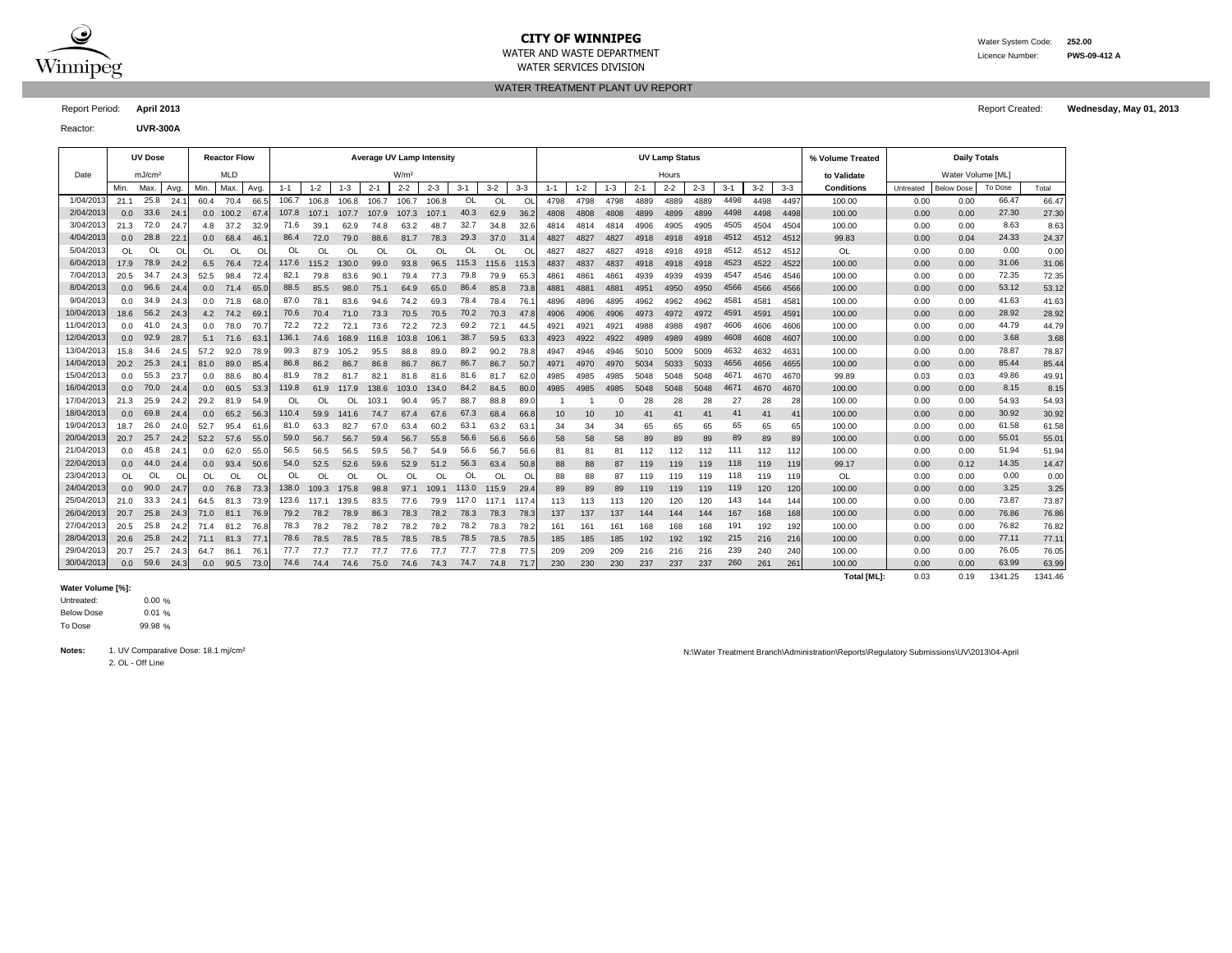

## **CITY OF WINNIPEG** WATER MANUSCRIPED WATER System Code: 252.00

WATER SERVICES DIVISION

WATER TREATMENT PLANT UV REPORT

Reactor: **UVR-400A**

|            |               | <b>UV Dose</b>     |           |           | <b>Reactor Flow</b> |                |           |           |          |              | <b>Average UV Lamp Intensity</b> |           |           |           |           |         |           |         |         | <b>UV Lamp Status</b> |         |         |         |         | % Volume Treated  |           | <b>Daily Totals</b> |         |       |
|------------|---------------|--------------------|-----------|-----------|---------------------|----------------|-----------|-----------|----------|--------------|----------------------------------|-----------|-----------|-----------|-----------|---------|-----------|---------|---------|-----------------------|---------|---------|---------|---------|-------------------|-----------|---------------------|---------|-------|
| Date       |               | mJ/cm <sup>2</sup> |           |           | <b>MLD</b>          |                |           |           |          |              | W/m <sup>2</sup>                 |           |           |           |           |         |           |         |         | Hours                 |         |         |         |         | to Validate       |           | Water Volume [ML]   |         |       |
|            | Min.          | Max.               | Avg.      | Min.      | Max                 | Avg.           | $1 - 1$   | $-2$      | $1 - 3$  | $2 - 1$      | $2 - 2$                          | $2 - 3$   | $3 - 1$   | $3 - 2$   | $3 - 3$   | $1 - 1$ | $1 - 2$   | $1 - 3$ | $2 - 1$ | $2 - 2$               | $2 - 3$ | $3 - 1$ | $3 - 2$ | $3 - 3$ | <b>Conditions</b> | Untreated | <b>Below Dose</b>   | To Dose | Total |
| 1/04/2013  | 0L            | OL                 | O         | OL        | OL                  | O              | <b>OL</b> | Οl        | $\Omega$ | OL           | Ol                               | OL        | <b>OL</b> | OL        | O         | 1037    | 1037      | 797     | 1488    | 1487                  | 1488    | 1466    | 466     | 1466    | OL                | 0.00      | 0.00                | 0.00    | 0.00  |
| 2/04/201   | 19.9          | 63.9               | 24.5      | 5.4       | 67.4                | 63.            | 92.8      | 64.9      | 64.7     | 89.2         | 64.8                             | 67.7      | 83.8      | 86.4      | 102.0     | 1052    | 1052      | 811     | 1502    | 1502                  | 1502    | 1480    | 480     | 1481    | 100.00            | 0.00      | 0.00                | 37.86   | 37.86 |
| 3/04/201   | 17.2          | 25.                | 23.2      | 43.3      | 66.2                | 59.            | 65.8      | 65.3      | 63.7     | 70.9         | 69.                              | 65.2      | 69.9      | 71.9      | 70.       | 1069    | 1069      | 829     | 1526    | 1526                  | 1526    | 1504    | 504     | 1505    | 100.00            | 0.00      | 0.00                | 59.68   | 59.68 |
| 4/04/2013  | 0.0           | 62.4               | 22.8      | 0.0       | 73.9                | 59.2           | 81.7      | 71.7      | 70.6     | 79.2         | 72.3                             | 67.9      | 74.7      | 76.6      | 82.3      | 1080    | 1080      | 840     | 1545    | 1545                  | 1545    | 1523    | 523     | 1523    | 99.02             | 0.00      | 0.46                | 46.06   | 46.51 |
| 5/04/2013  | 0.0           | 39.4               | 22.8      | 0.0       | 73.7                | 68.            | 70.2      | 70.2      | 65.6     | 70.7         | 70.2                             | 70.2      | 70.2      | 70.2      | 70.2      | 1087    | 1087      | 847     | 1552    | 1552                  | 1552    | 1530    | 530     | 1531    | 100.00            | 0.00      | 0.00                | 20.46   | 20.46 |
| 6/04/2013  | <b>OL</b>     | <b>OL</b>          | <b>OL</b> | <b>OL</b> | <b>OL</b>           | O <sub>l</sub> | OL        | Οl        | $\Omega$ | OL           | <b>OL</b>                        | $\Omega$  | <b>OL</b> | <b>OL</b> | <b>O</b>  | 1087    | 1087      | 847     | 1552    | 1552                  | 1552    | 1530    | 530     | 1531    | <b>OL</b>         | 0.00      | 0.00                | 0.00    | 0.00  |
| 7/04/201   | <sup>OL</sup> | OL                 | O         | ΩI        | $\Omega$            | $\Omega$       |           | ΩI        | വ        | $\Omega$     | $\Omega$                         | $\Omega$  | <b>OL</b> | OL.       | $\Omega$  | 1087    | 1087      | 847     | 1552    | 1552                  | 1552    | 1530    | 530     | 1531    | <b>OL</b>         | 0.00      | 0.00                | 0.00    | 0.00  |
| 8/04/2013  | 0.0           | 63.9               | 24.6      | 0.0       | 68.7                | 64.            | 114.5     | 90.0      | 70.3     | 105.6        | 66.5                             | 76.9      | 91.0      | 99.1      | 110.8     | 1092    | 1092      | 851     | 1557    | 1556                  | 1557    | 1535    | 534     | 1535    | 100.00            | 0.00      | 0.00                | 11.76   | 11.76 |
| 9/04/201   | 20.8          | 63.9               | 24.3      | 5.5       | 72.6                | 67.            | 84.8      | 69.3      | 69.0     | 80.8         | 69.                              | 69.1      | 73.1      | 75.0      | 75.2      | 1101    | $110^{1}$ | 861     | 1566    | 1566                  | 1566    | 1544    | 544     | 1544    | 100.00            | 0.00      | 0.00                | 26.41   | 26.41 |
| 10/04/2013 | 0.0           | 34.9               | 24.7      | 0.0       | 96.5                | 68.            | 70.0      | 69.7      | 69.4     | 70.7         | 70.0                             | 69.7      | 70.0      | 70.0      | 70.2      | 1115    | 1115      | 875     | 1580    | 1580                  | 1580    | 1558    | 558     | 1558    | 100.00            | 0.00      | 0.00                | 39.88   | 39.88 |
| 11/04/201  | 19.2          | 63.9               | 24.5      | 0.0       | 68.0                | 63.            | 107.3     | 81.5      | 66.      | 95.6         | 65.3                             | 70.9      | 80.3      | 92.9      | 96.       | 1124    | 1123      | 883     | 1588    | 1588                  | 1589    | 1567    | 566     | 1567    | 99.59             | 0.05      | 0.05                | 22.02   | 22.11 |
| 12/04/201  | 0.0           | 32.1               | 23.8      | 0.0       | 69.0                | 65.2           | 72.9      | 66.7      | 65.6     | 71.7         | 67.2                             | 67.1      | 68.4      | 69.9      | 68.2      | 1144    | 1144      | 903     | 1609    | 1609                  | 1609    | 1587    | 587     | 1587    | 100.00            | 0.00      | 0.00                | 55.77   | 55.77 |
| 13/04/201  | <sup>OL</sup> | OL                 | O         | ΩI        | Ol                  | Ol             | OL        | OL.       | 0l       | OL           | ΩI                               |           | <b>OL</b> | OL        | $\circ$   | 1144    | 1144      | 903     | 1609    | 1609                  | 1609    | 1587    | 587     | 1587    | OL                | 0.00      | 0.00                | 0.00    | 0.00  |
| 14/04/201  | OL            | <b>OL</b>          | <b>OL</b> | <b>OL</b> | <b>OL</b>           | <b>Ol</b>      | OL        | OL        | $\Omega$ | OL           | OL                               | <b>OL</b> | <b>OL</b> | <b>OL</b> | <b>OI</b> | 1144    | 1144      | 903     | 1609    | 1609                  | 1609    | 1587    | 587     | 1587    | <b>OL</b>         | 0.00      | 0.00                | 0.00    | 0.00  |
| 15/04/201  | 0.0           | 63.9               | 24.2      | 0.0       | 84.5                | 81.7           | 112.4     | 89.3      | 82.5     | 102.         | 83.0                             | 82.8      | 88.2      | 94.2      | 107.6     | 1153    | 1152      | 912     | 1618    | 1617                  | 1618    | 1596    | 595     | 1596    | 99.79             | 0.00      | 0.06                | 29.07   | 29.13 |
| 16/04/2013 | 0.0           | 35.0               | 23.7      | 0.0       | 84.9                | 81.3           | 84.0      | 82.6      | 82.6     | 83.          | 82.6                             | 81.3      | 82.7      | 83.1      | 82.       | 1171    | 1170      | 930     | 1636    | 1635                  | 1636    | 1614    | 614     | 1614    | 100.00            | 0.00      | 0.00                | 60.83   | 60.83 |
| 17/04/201  | <sup>OL</sup> | OL                 | O         | ΩI        | $\Omega$            | O              |           |           | റ്വ      | <sup>O</sup> | ΩI                               | OL        | OL        | OL        | $\Omega$  | 1171    | 1170      | 930     | 1636    | 1635                  | 1636    | 1614    | 614     | 1614    | OL                | 0.00      | 0.00                | 0.00    | 0.00  |
| 18/04/201  | 21.2          | 63.9               | 24.5      | 4.8       | 67.6                | 62.7           | 90.6      | 64.1      | 64.7     | 86.8         | 64.3                             | 68.3      | 83.2      | 87.1      | 95.       | 1186    | 1186      | 946     | 1651    | 1651                  | 1651    | 1630    | 629     | 1630    | 100.00            | 0.00      | 0.00                | 40.70   | 40.70 |
| 19/04/201  |               | 39.7               | 23.6      | 0.0       | 66.4                | 63.            | 65.3      | 65.1      | 62.7     | 65.4         | 65.                              | 64.9      | 65.9      | 69.8      | 65.       | 1197    | 1197      | 956     | 1662    | 1661                  | 1662    | 1640    | 640     | 1640    | 100.00            | 0.00      | 0.00                | 27.33   | 27.33 |
| 20/04/201  | <b>OL</b>     | <b>OL</b>          | <b>OL</b> | <b>OL</b> | <b>OL</b>           | <b>Ol</b>      | OL        | OL        | $\Omega$ | OL           | OL                               | OL        | <b>OL</b> | <b>OL</b> | <b>OI</b> | 1197    | 1197      | 956     | 1662    | 166'                  | 1662    | 1640    | 640     | 1640    | <b>OL</b>         | 0.00      | 0.00                | 0.00    | 0.00  |
| 21/04/201  | <sup>OL</sup> | OL                 | Ol        | OL        | <b>OL</b>           | O              | OL        | OL        | ΩL       | OL           | OL                               | OL        | OL        | OL        | OI        | 1197    | 1197      | 956     | 1662    | 1661                  | 1662    | 1640    | 640     | 1640    | <b>OL</b>         | 0.00      | 0.00                | 0.00    | 0.00  |
| 22/04/201  | 0.0           | 63.9               | 24.3      | 0.0       | 93.3                | 76.2           | 93.3      | 77.1      | 80.5     | 92.6         | 77.3                             | 83.1      | 88.5      | 79.2      | 96.3      | 1218    | 1217      | 977     | 1683    | 1682                  | 1683    | 1661    | 660     | 166'    | 100.00            | 0.00      | 0.00                | 65.88   | 65.88 |
| 23/04/201  | OL            | OL                 | O         | OL        | Ol                  | O              | OL        | OL        | OL       | <b>OL</b>    | OL                               | OL        | OL        | OL        | O         | 1218    | 1217      | 977     | 1683    | 1682                  | 1683    | 1661    | 660     | 166'    | <b>OL</b>         | 0.00      | 0.00                | 0.00    | 0.00  |
| 24/04/201  | OL            | OL                 | <b>OL</b> | <b>OL</b> | <b>OL</b>           | <b>Ol</b>      | <b>OL</b> | OL        | OL       | OL           | OL                               | OL        | <b>OL</b> | <b>OL</b> | <b>O</b>  | 1218    | 1217      | 977     | 1683    | 1682                  | 1683    | 1661    | 660     | 1661    | <b>OL</b>         | 0.00      | 0.00                | 0.00    | 0.00  |
| 25/04/201  | <sup>OL</sup> | OL                 | Ol        | OL        | OL                  | Ol             | OL        | OL        | 0l       | <b>OL</b>    | OL                               | OL        | OL        | OL        | O         | 1218    | 1217      | 977     | 1683    | 1682                  | 1683    | 1661    | 660     | 166'    | <b>OL</b>         | 0.00      | 0.00                | 0.00    | 0.00  |
| 26/04/201  | OL            | OL                 | <b>OL</b> | <b>OL</b> | OL                  | <b>Ol</b>      | <b>OL</b> | OL        | OL       | <b>OL</b>    | <b>OL</b>                        | <b>OL</b> | <b>OL</b> | OL        | <b>OI</b> | 1218    | 1217      | 977     | 1683    | 1682                  | 1683    | 1661    | 660     | 1661    | <b>OL</b>         | 0.00      | 0.00                | 0.00    | 0.00  |
| 27/04/201  | OL            | OL                 | O         | <b>OL</b> | OL                  | O              | OL        | OL        | OL       | <b>OL</b>    | OL                               | OL        | OL        | OL        | O         | 1218    | 1217      | 977     | 1683    | 1682                  | 1683    | 1661    | 660     | 166'    | OL                | 0.00      | 0.00                | 0.00    | 0.00  |
| 28/04/201  | OL            | OL                 | <b>OL</b> | OL        | OL                  | <b>Ol</b>      | OL        | OL        | OL       | OL           | OL                               | <b>OL</b> | <b>OL</b> | OL        | <b>O</b>  | 1218    | 1217      | 977     | 1683    | 1682                  | 1683    | 1661    | 660     | 166'    | <b>OL</b>         | 0.00      | 0.00                | 0.00    | 0.00  |
| 29/04/201  | $\Omega$      | OL                 | Ol        | OL        | Ol                  | Ol             |           | ΩI        | OI       | <b>OL</b>    | <b>OL</b>                        | $\Omega$  | OL        | OL        | $\Omega$  | 1218    | 1217      | 977     | 1683    | 1682                  | 1683    | 1661    | 660     | 166'    | OL                | 0.00      | 0.00                | 0.00    | 0.00  |
| 30/04/2013 | OL            | OL                 | O         | <b>OL</b> | <b>OL</b>           | <b>Ol</b>      | <b>OL</b> | <b>OL</b> | OL       | OL           | <b>OL</b>                        | <b>OL</b> | <b>OL</b> | <b>OL</b> | <b>OI</b> | 1218    | 1217      | 977     | 1683    | 1682                  | 1683    | 1661    | 660     | 1661    | <b>OL</b>         | 0.00      | 0.00                | 0.00    | 0.00  |

#### **Water Volume [%]:**

 $0.01%$ 0.10 % 99.89 % To Dose Below Dose Untreated:

2. OL - Off Line

Notes: 1. UV Comparative Dose: 18.1 mj/cm<sup>2</sup> Nicolar April 2013/04-April 2013/04-April 2013/04-April 2013/04-April 2013/04-April 2013/04-April 2013/04-April 2013/04-April 2013/04-April 2013/04-April 2013/04-April 2013/04-A

Report Period: **April 2013** Report Created: **Wednesday, May 01, 2013**

**Total [ML]:** 0.05 0.56 543.71 544.32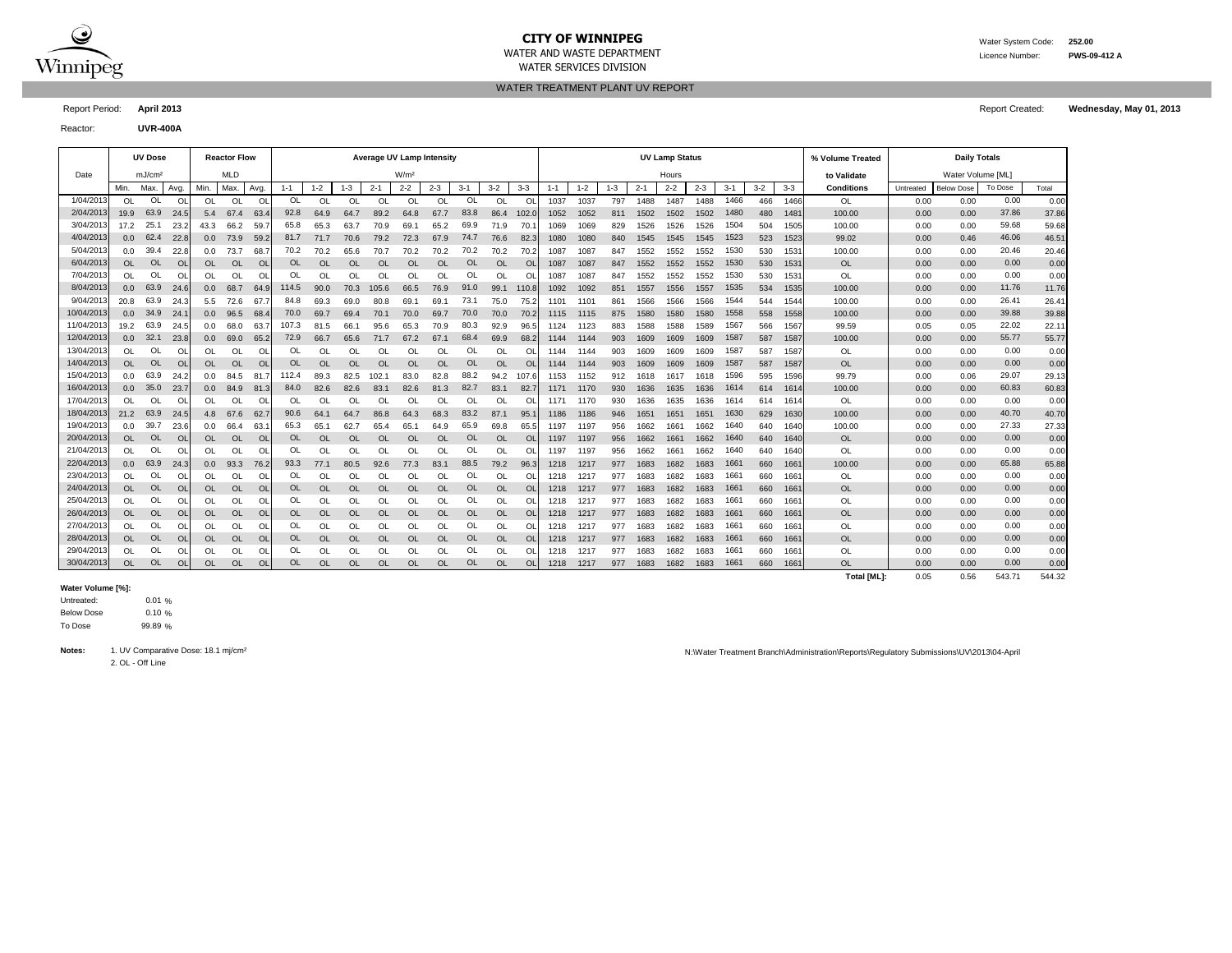

## **CITY OF WINNIPEG** WATER MANUSCRIPED WATER System Code: 252.00

WATER SERVICES DIVISION

WATER TREATMENT PLANT UV REPORT

Reactor: **UVR-500A**

|            |           | <b>UV Dose</b>     |           |           | <b>Reactor Flow</b> |           |           |               |           |           | <b>Average UV Lamp Intensity</b> |           |           |           |                |         |         |                 |         | <b>UV Lamp Status</b> |         |       |         |       | % Volume Treated   |           | <b>Daily Totals</b> |         |        |
|------------|-----------|--------------------|-----------|-----------|---------------------|-----------|-----------|---------------|-----------|-----------|----------------------------------|-----------|-----------|-----------|----------------|---------|---------|-----------------|---------|-----------------------|---------|-------|---------|-------|--------------------|-----------|---------------------|---------|--------|
| Date       |           | mJ/cm <sup>2</sup> |           |           | <b>MLD</b>          |           |           |               |           |           | W/m <sup>2</sup>                 |           |           |           |                |         |         |                 |         | Hours                 |         |       |         |       | to Validate        |           | Water Volume [ML]   |         |        |
|            | Min.      | Max.               | Avg.      | Min.      | Max.                | Avg.      | $1 - 1$   | $1 - 2$       | $1 - 3$   | $2 - 1$   | $2 - 2$                          | $2 - 3$   | $3-1$     | $3 - 2$   | $3 - 3$        | $1 - 1$ | $1 - 2$ | $1 - 3$         | $2 - 1$ | $2 - 2$               | $2 - 3$ | $3-1$ | $3 - 2$ | $3-3$ | <b>Conditions</b>  | Untreated | <b>Below Dose</b>   | To Dose | Total  |
| 1/04/2013  | <b>OL</b> | <b>OL</b>          | OL        | OL        | <b>OL</b>           | OL        | <b>OL</b> | OL            | <b>OL</b> | OL        | OL                               | OL        | OL        | <b>OL</b> | OL             | 3481    | 3137    | 5242            | 3363    | 4942                  | 3796    | 2521  | 2521    | 2521  | OL                 | 0.00      | 0.00                | 0.00    | 0.00   |
| 2/04/2013  | 21.0      | 94.7               | 24.4      | 3.1       | 66.4                | 64.3      | 119.3     | 103.1         | 347.7     | 211.4     | 105.3                            | 135.2     | 124.9     | 91.4      | 92.2           | 3491    | 3147    | 10 <sup>1</sup> | 3372    | 10 <sup>°</sup>       | 3806    | 2522  | 2521    | 2521  | 100.00             | 0.00      | 0.00                | 25.99   | 25.99  |
| 3/04/201   | 21.1      | 25.8               | 24.2      | 54.3      | 66.6                | 62.9      | 101.3     | 101.1         | 153.0     | 111.3     | 101.2                            | 101.6     | OL        | OL        | O              | 3515    | 3171    | 34              | 3396    | 34                    | 3830    | 2522  | 2521    | 2521  | 100.00             | 0.00      | 0.00                | 62.87   | 62.87  |
| 4/04/201   | 18.4      | 34.6               | 24.3      | 27.1      | 72.9                | 57.3      | 68.8      | 68.8          | 76.1      | 70.4      | 68.7                             | 68.7      | 102.8     | 68.0      | 67.5           | 3539    | 3195    | 58              | 3420    | 58                    | 3854    | 2537  | 2536    | 2536  | 100.00             | 0.00      | 0.00                | 57.30   | 57.30  |
| 5/04/201   | 19.4      | 25.3               | 24.0      | 63.3      | 84.0                | 77.6      | 78.9      | 79.1          | 78.1      | 78.8      | 78.9                             | 76.9      | 107.2     | 79.2      | 78.9           | 3563    | 3219    | 82              | 3444    | 82                    | 3878    | 2561  | 2560    | 2560  | 100.00             | 0.00      | 0.00                | 77.60   | 77.60  |
| 6/04/2013  | 18.1      | 25.9               | 23.4      | 52.6      | 83.9                | 70.2      | 71.6      | 71.8          | 67.1      | 72.1      | 72.2                             | 72.2      | 110.1     | 74.7      | 71.7           | 3587    | 3243    | 106             | 3468    | 106                   | 3902    | 2585  | 2584    | 2584  | 100.00             | 0.00      | 0.00                | 70.18   | 70.18  |
| 7/04/201   | 19.4      | 31.5               | 24.9      | 23.9      | 55.7                | 37.5      | 47.1      | 41.9          | 39.6      | 42.5      | 46.6                             | 42.2      | 115.1     | 65.5      | 58.0           | 3611    | 3267    | 130             | 3492    | 130                   | 3926    | 2609  | 2608    | 2608  | 100.00             | 0.00      | 0.00                | 37.56   | 37.56  |
| 8/04/2013  | 0.0       | 34.2               | 25.4      | 0.0       | 36.4                | 28.7      | 44.4      | 35.6          | 29.9      | 37.8      | 56.8                             | 43.5      | 125.6     | 71.2      | 74.0           | 3622    | 3278    | 142             | 3504    | 142                   | 3937    | 2620  | 2620    | 2619  | 100.00             | 0.00      | 0.00                | 13.39   | 13.39  |
| 9/04/201   | OL        | OL                 | OL        | <b>OL</b> | OL                  | <b>OL</b> | OL        | <sup>OL</sup> | OL        | OL        | OL                               | OL        | OL        | OL        | O              | 3622    | 3278    | 142             | 3504    | 142                   | 3937    | 2620  | 2620    | 2619  | OL                 | 0.00      | 0.00                | 0.00    | 0.00   |
| 10/04/2013 | 0.0       | 41.7               | 24.6      | 0.0       | 43.4                | 36.5      | 41.1      | 39.7          | 36.3      | 38.5      | 54.3                             | 44.2      | 100.6     | 78.0      | 68.5           | 3623    | 3278    | 142             | 3504    | 142                   | 3937    | 2620  | 2620    | 2620  | 100.00             | 0.00      | 0.00                | 0.52    | 0.52   |
| 11/04/2013 | 0.0       | 40.6               | 24.6      | 0.0       | 47.9                | 37.5      | 39.6      | 39.3          | 37.9      | 38.7      | 45.5                             | 41.1      | 93.0      | 68.8      | 61.6           | 3623    | 3279    | 143             | 3505    | 143                   | 3938    | 2621  | 2621    | 2620  | 100.00             | 0.00      | 0.00                | 0.99    | 0.99   |
| 12/04/201  | 19.5      | 37.5               | 24.7      | 4.3       | 38.0                | 35.3      | 37.1      | 37.1          | 35.9      | 36.4      | 39.8                             | 37.6      | 95.8      | 67.2      | 60.2           | 3625    | 3280    | 144             | 3506    | 144                   | 3939    | 2622  | 2622    | 2622  | 100.00             | 0.00      | 0.00                | 1.84    | 1.84   |
| 13/04/201  | 19.5      | 28.1               | 24.7      | 29.9      | 47.9                | 40.2      | 42.2      | 42.2          | 42.3      | 42.3      | 50.2                             | 42.7      | 174.9     | 81.9      | 93.6           | 3649    | 3304    | 168             | 3530    | 168                   | 3963    | 2646  | 2646    | 2646  | 100.00             | 0.00      | 0.00                | 40.19   | 40.19  |
| 14/04/201  | 19.8      | 28.2               | 24.6      | 36.4      | 47.7                | 42.4      | 44.1      | 44.1          | 44.0      | 44.2      | 59.0                             | 48.5      | 187.1     | 83.4      | 113.3          | 3673    | 3328    | 192             | 3554    | 192                   | 3987    | 2670  | 2670    | 2670  | 100.00             | 0.00      | 0.00                | 42.35   | 42.35  |
| 15/04/201  | 0.0       | 56.2               | 24.8      | 0.0       | 84.3                | 42.9      | 46.8      | 44.8          | 44.6      | 51.0      | 63.8                             | 56.6      | 184.7     | 81.7      | 114.5          | 3696    | 3352    | 216             | 3578    | 216                   |         | 2694  | 2694    | 2693  | 99.87              | 0.00      | 0.05                | 42.26   | 42.31  |
| 16/04/201  | 0.0       | 67.8               | 24.5      | 0.0       | 73.5                | 45.6      | 66.6      | 58.9          | 58.9      | 67.6      | 71.7                             | 69.6      | 177.8     | 79.9      | 108.2          | 3720    | 3376    | 240             | 3602    | 239                   | 4035    | 2707  | 2707    | 2707  | 100.00             | 0.00      | 0.00                | 44.98   | 44.98  |
| 17/04/201  | 0.0       | 93.8               | 24.7      | 0.0       | 68.5                | 62.8      | 85.3      | 65.4          | 64.6      | 83.6      | 80.6                             | 83.6      | 174.6     | 81.6      | 102.4          | 3736    | 3392    | 256             | 3618    | 256                   | 4051    | 2723  | 2723    | 2723  | 100.00             | 0.00      | 0.00                | 41.41   | 41.41  |
| 18/04/201  | 17.8      | 34.4               | 24.3      | 41.3      | 92.5                | 74.7      | 103.4     | 86.1          | 85.7      | 100.7     | 90.2                             | 93.5      | 160.5     | 83.6      | 93.8           | 3760    | 3416    | 280             | 3642    | 280                   | 4075    | 2742  | 2742    | 2741  | 100.00             | 0.00      | 0.00                | 74.75   | 74.75  |
| 19/04/201  | 19.0      | 34.2               | 24.2      | 34.6      | 96.5                | 67.       | 103.3     | 89.5          | 87.2      | 103.4     | 89.2                             | 89.7      | 152.3     | 86.2      | 86.3           | 3784    | 3440    | 304             | 3666    | 304                   | 4099    | 2753  | 2752    | 2752  | 100.00             | 0.00      | 0.00                | 67.73   | 67.73  |
| 20/04/2013 | 20.7      | 25.4               | 24.1      | 57.8      | 69.4                | 63.4      | 102.9     | 101.8         | 101.8     | 112.2     | 102.0                            | 102.0     | <b>OL</b> | <b>OL</b> | O <sub>l</sub> | 3808    | 3464    | 328             | 3690    | 328                   | 4123    | 2753  | 2752    | 2752  | 100.00             | 0.00      | 0.00                | 63.35   | 63.35  |
| 21/04/2013 | 20.9      | 39.1               | 24.3      | 16.3      | 77.1                | 67.       | 113.6     | 111.6         | 111.1     | 128.2     | 112.0                            | 112.4     | OL        | OL        | O              | 3832    | 3488    | 352             | 3714    | 352                   | 4147    | 2753  | 2752    | 2752  | 100.00             | 0.00      | 0.00                | 67.64   | 67.64  |
| 22/04/2013 | 20.8      | 33.4               | 25.5      | 16.0      | 63.9                | 43.0      | 106.3     | 79.2          | 77.1      | 161.9     | 85.5                             | 86.3      | <b>OL</b> | <b>OL</b> | <b>OL</b>      | 3856    | 3512    | 376             | 3738    | 376                   | 4171    | 2753  | 2752    | 2752  | 100.00             | 0.00      | 0.00                | 42.98   | 42.98  |
| 23/04/2013 | 20.7      | 40.1               | 24.2      | 0.0       | 63.5                | 56.       | 102.3     | 91.6          | 91.6      | 157.0     | 91.9                             | 91.8      | OL        | OL        | O              | 3880    | 3536    | 400             | 3762    | 400                   | 4195    | 2753  | 2752    | 2752  | 100.00             | 0.00      | 0.00                | 56.77   | 56.77  |
| 24/04/2013 | 0.0       | 49.4               | 24.4      | 0.0       | 62.5                | 53.       | 92.9      | 86.6          | 85.4      | 144.4     | 88.8                             | 88.7      | 70.0      | 51.0      | 49.3           | 3887    | 3543    | 407             | 3769    | 407                   | 4202    | 2754  | 2754    | 2753  | 100.00             | 0.00      | 0.00                | 15.80   | 15.80  |
| 25/04/201  | OL        | OL                 | OL        | OL        | OL                  | OL        | OL        | 0l            | OL        | OL        | OL                               | <b>OL</b> | OL        | <b>OL</b> | O              | 3887    | 3543    | 407             | 3769    | 407                   | 4202    | 2754  | 2754    | 2753  | OL                 | 0.00      | 0.00                | 0.00    | 0.00   |
| 26/04/201  | <b>OL</b> | <b>OL</b>          | <b>OL</b> | <b>OL</b> | <b>OL</b>           | <b>OL</b> | OL        | OL            | OL        | <b>OL</b> | <b>OL</b>                        | OL        | <b>OL</b> | <b>OL</b> | OL             | 3887    | 3543    | 407             | 3769    | 407                   | 4202    | 2754  | 2754    | 2753  | <b>OL</b>          | 0.00      | 0.00                | 0.00    | 0.00   |
| 27/04/201  | OL        | OL                 | OL        | OL        | OL                  | OL        | OL        | OL            | OL        | OL        | OL                               | OL        | OL        | OL        | O              | 3887    | 3543    | 407             | 3769    | 407                   | 4202    | 2754  | 2754    | 2753  | OL                 | 0.00      | 0.00                | 0.00    | 0.00   |
| 28/04/201  | <b>OL</b> | <b>OL</b>          | <b>OL</b> | <b>OL</b> | <b>OL</b>           | <b>OL</b> | <b>OL</b> | OL            | <b>OL</b> | <b>OL</b> | <b>OL</b>                        | <b>OL</b> | <b>OL</b> | <b>OL</b> | <b>OL</b>      | 3887    | 3543    | 407             | 3769    | 407                   | 4202    | 2754  | 2754    | 2753  | <b>OL</b>          | 0.00      | 0.00                | 0.00    | 0.00   |
| 29/04/2013 | OL        | OL                 | OL        | OL        | OL                  | OL        | OL        | OL            | OL        | OL        | OL                               | OL        | OL        | OL        | OL             | 3887    | 3543    | 407             | 3769    | 407                   | 4202    | 2754  | 2754    | 2753  | OL                 | 0.00      | 0.00                | 0.00    | 0.00   |
| 30/04/201  | 18.4      | 65.8               | 24.4      | 2.9       | 80.7                | 42.9      | 62.7      | 60.8          | 59.4      | 71.4      | 48.6                             | 48.6      | 77.9      | 64.7      | 61.6           | 3899    | 3555    | 419             | 3774    | 411                   | 4207    | 2766  | 2765    | 2765  | 100.00             | 0.00      | 0.00                | 20.87   | 20.87  |
|            |           |                    |           |           |                     |           |           |               |           |           |                                  |           |           |           |                |         |         |                 |         |                       |         |       |         |       | <b>Total [ML]:</b> | 0.00      | 0.05                | 969.30  | 969.35 |

#### **Water Volume [%]:**

 $0.00%$ 0.01 % 99.99 % To Dose Below Dose Untreated:

2. OL - Off Line

Notes: 1. UV Comparative Dose: 18.1 mj/cm<sup>2</sup> notes: 18.1 mj/cm<sup>2</sup> notes: 18.1 mj/cm<sup>2</sup> notes: 18.1 mj/cm<sup>2</sup> notes: 18.1 mj/cm<sup>2</sup> notes: 18.1 mj/cm<sup>2</sup> notes: 18.1 mj/cm<sup>2</sup> notes: 18.1 mj/cm<sup>2</sup> notes: 18.1 mj/cm<sup>2</sup> notes: 18

Report Period: **April 2013** Report Created: **Wednesday, May 01, 2013**